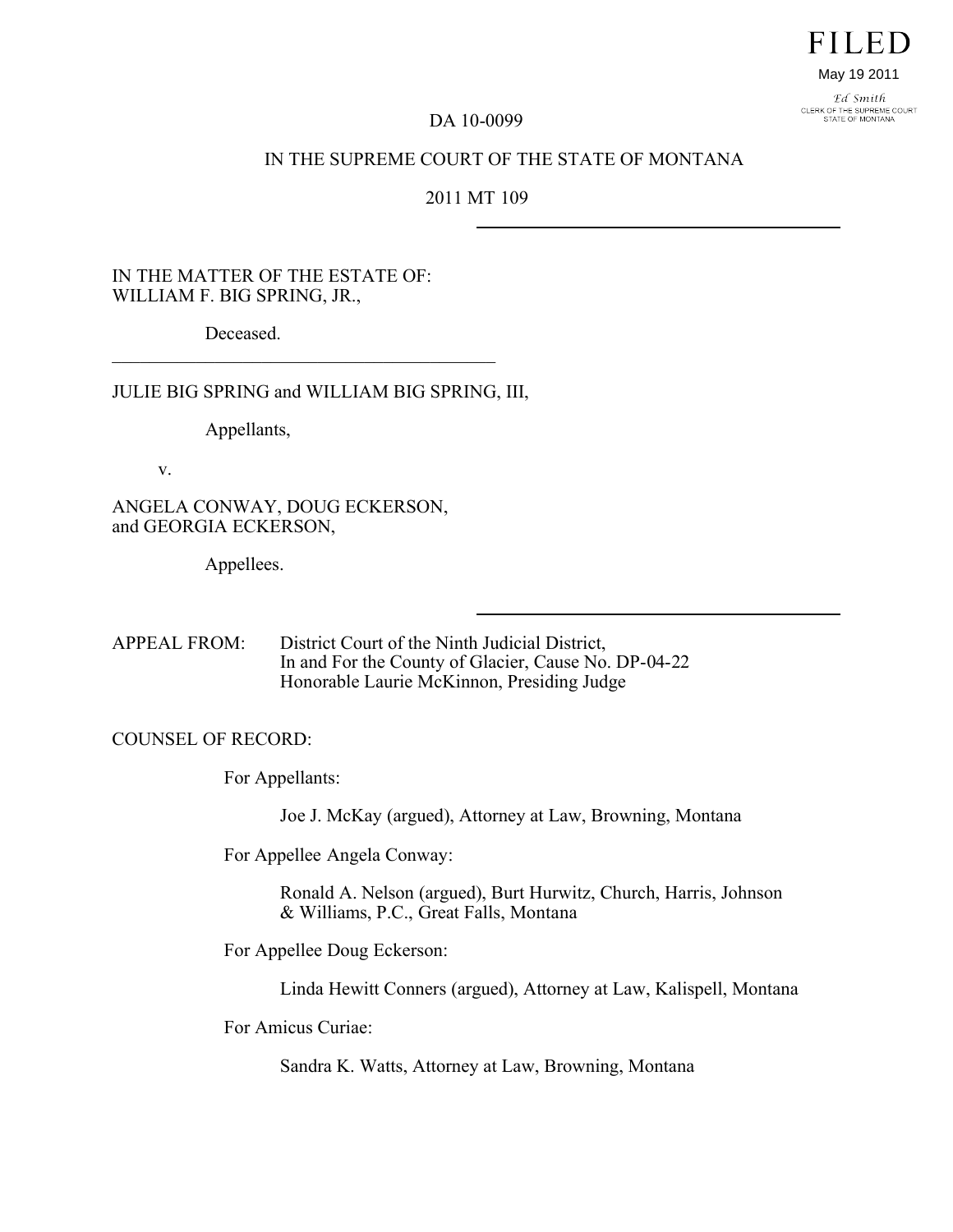Argued and Submitted: November 10, 2010

Decided: May 19, 2011

Filed:

 $\mathcal{L}_\text{max}$  , where  $\mathcal{L}_\text{max}$  and  $\mathcal{L}_\text{max}$  and  $\mathcal{L}_\text{max}$  and  $\mathcal{L}_\text{max}$ Clerk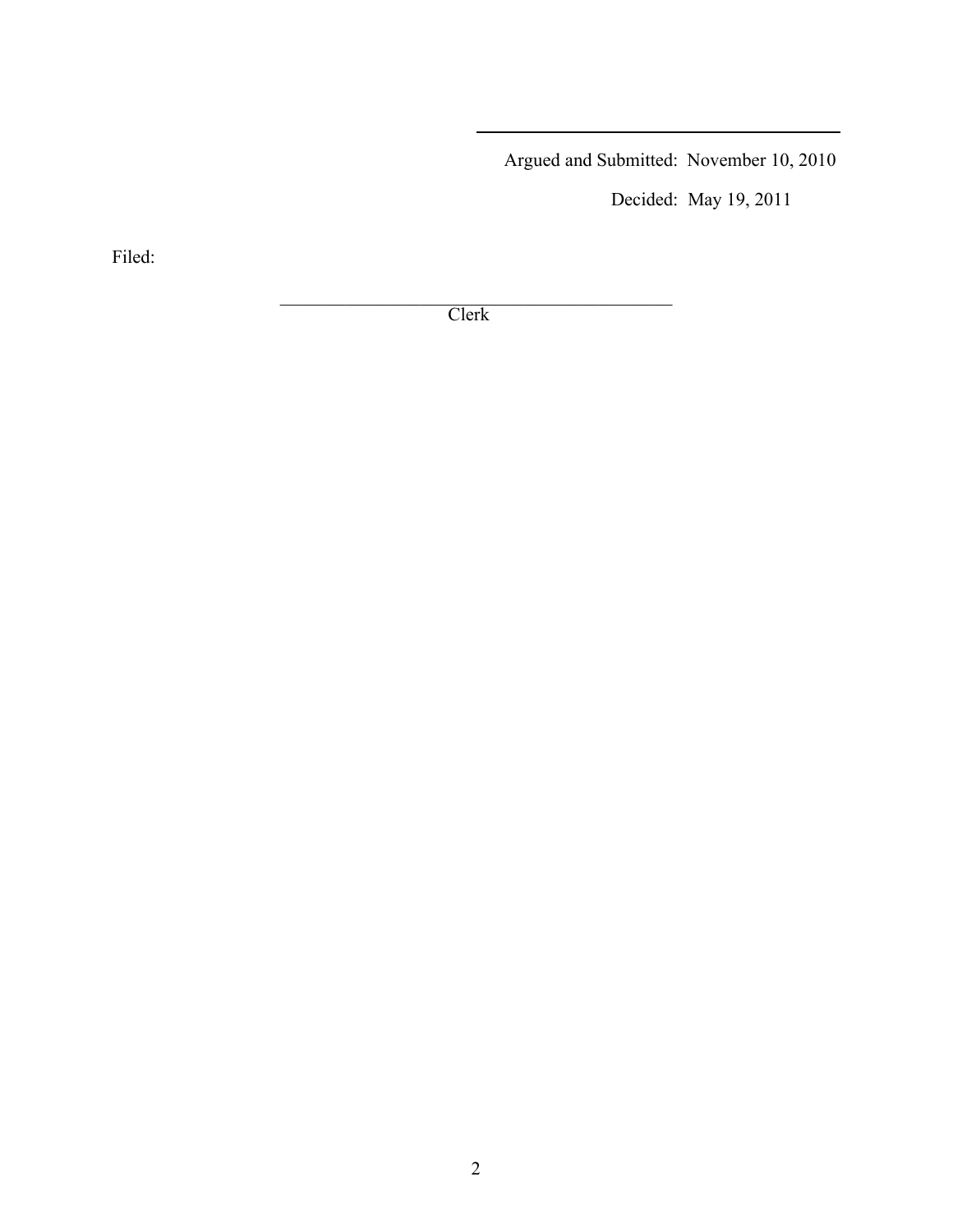Justice Patricia O. Cotter delivered the Opinion of the Court.

¶1 Julie Big Spring (Julie) and William F. Big Spring III (William) appeal the order of the Ninth Judicial District Court, Glacier County, denying their motion to dismiss for lack of subject matter jurisdiction. They challenge the District Court's assumption of jurisdiction over the probate of the estate of their father, William F. Big Spring, Jr. (Big Spring), an enrolled member of the Blackfeet Tribe whose estate property was located within the exterior boundaries of the Blackfeet Indian Reservation at the time of his death. We reverse the District Court's order and hold that the Blackfeet Tribal Court has exclusive jurisdiction over the probate of Big Spring's estate (the Estate).

¶2 Additionally, we have reevaluated the test a Montana district court must apply in determining whether it may assume subject matter jurisdiction over a dispute that arises within the exterior boundaries of an Indian reservation, which we first articulated in *State ex rel. Iron Bear v. District Court*, 162 Mont. 335, 512 P.2d 1292 (1973). Upon review and analysis of the rationale underlying *Iron Bear*, we conclude the *Iron Bear* rationale and three-pronged test arose from a misinterpretation of controlling federal statutes and case law. Therefore, we overrule *Iron Bear*, setting forth a revised approach premised on controlling law in its place.

#### **ISSUE**

¶3 A restatement of the issue on appeal is whether the District Court erred when it assumed subject matter jurisdiction over the probate of the Estate when Big Spring was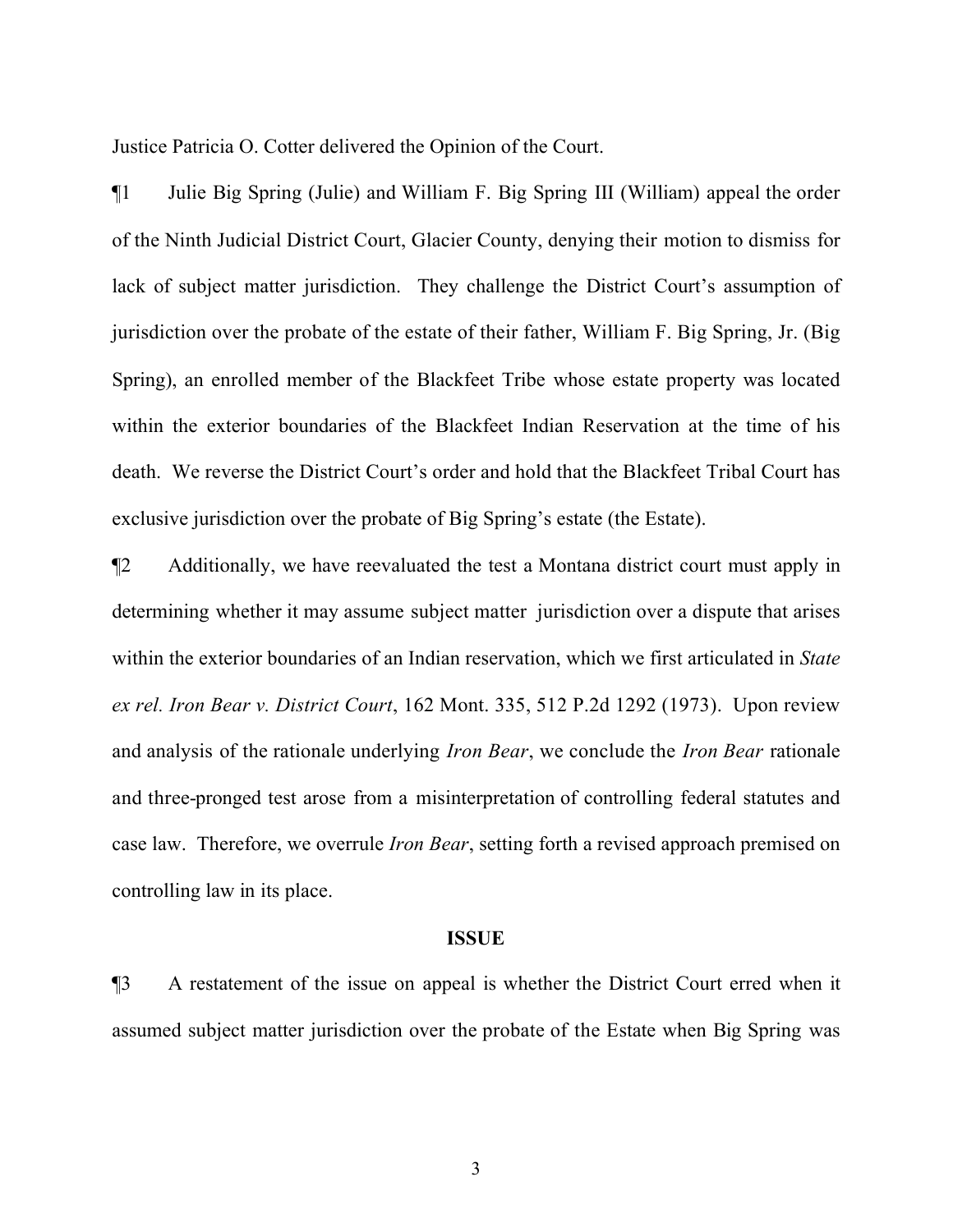an enrolled member of the Blackfeet Tribe and all of his estate property was located within the exterior boundaries of the Blackfeet Reservation at the time of his death.

# **FACTUAL AND PROCEDURAL BACKGROUND**

¶4 Big Spring died on July 26, 2003 at the age of sixty-two. Big Spring was an enrolled member of the Blackfeet Tribe and, at the time of his death, was domiciled on the Blackfeet Indian Reservation (Reservation) in northwestern Montana. Big Spring's estate consisted of trust land and member Indian-owned fee land, all of which was located within the exterior boundaries of the Reservation. Big Spring is survived by three children, Julie, William, and Angela Conway (Angela); his ex-wife, Georgia Eckerson (Georgia); and his mother, Kathleen Big Spring (Kathleen). Georgia is the mother of Julie and William, and it is undisputed that Julie and William are enrolled members of the Blackfeet Tribe. Angela is the daughter of Big Spring and Lisa Wyrick. There are conflicting arguments as to whether Angela is an enrolled member of the Blackfeet Tribe. We deem it appropriate to our analysis to clarify Angela's enrollment status.

¶5 On appeal, Angela's counsel unequivocally state in their brief "Angela is not an enrolled member of the Blackfeet Tribe," seemingly to bolster their primary argument that this is not solely a matter of internal relations of the Blackfeet Tribe and that concurrent state court jurisdiction would not infringe on tribal self-government. This assertion, however, is at odds with numerous documents contained in the record that were submitted by Angela's counsel to the District Court, the District Court's findings of fact, and the Department of the Interior Indian probate judge's findings of fact. It appears counsel for Angela spent considerable time before the District Court providing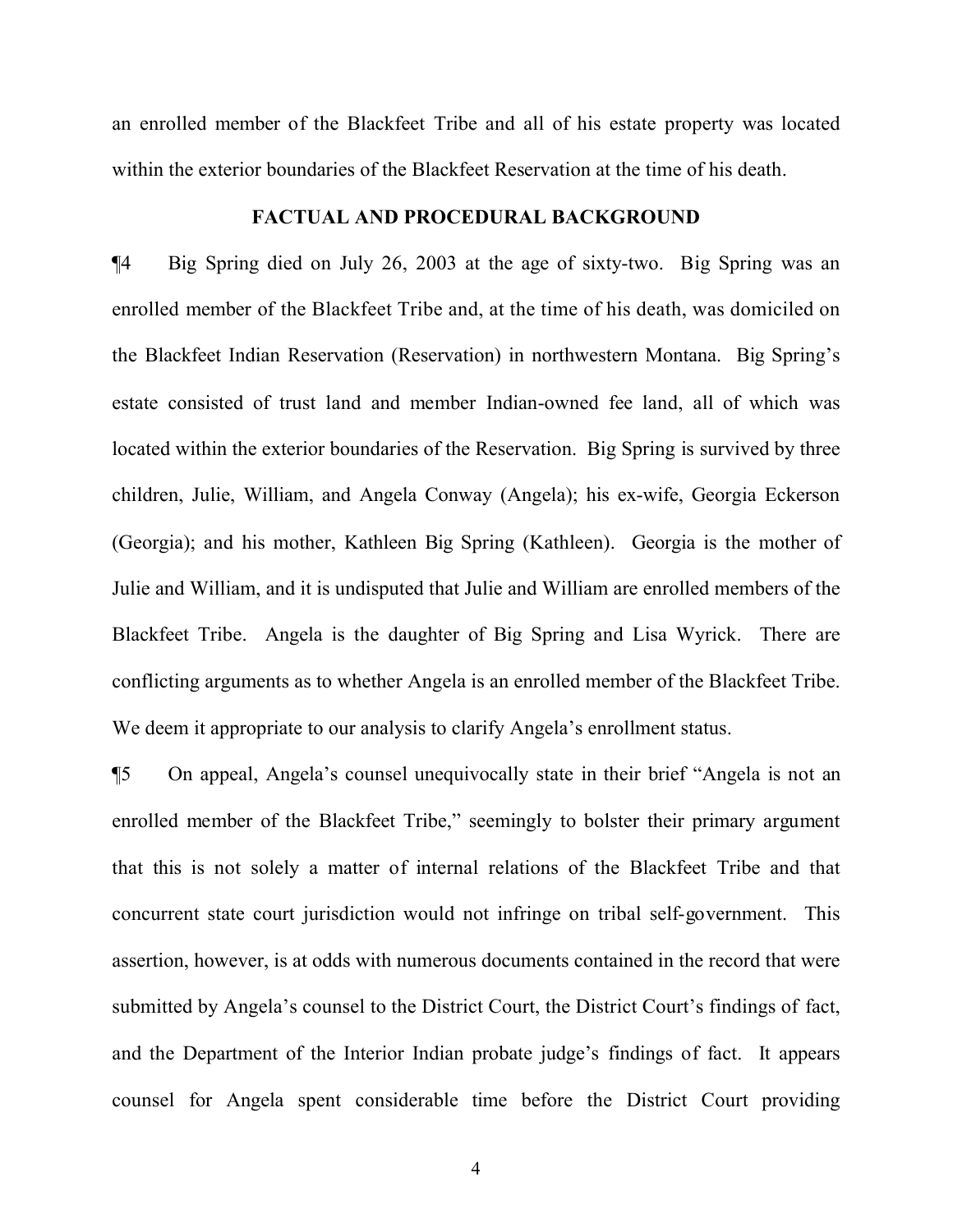documentation that Angela is a tribal member and daughter of Big Spring in an effort to support Angela's challenge to the probate of the Estate. It is therefore puzzling that counsel for Angela now argues for the first time on appeal that Angela is not an enrolled member of the Blackfeet Tribe.

¶6 We conclude the record before us establishes that Angela is an enrolled member of the Blackfeet Tribe. First, Angela has a unique enrollment number and is identified as a member of the Blackfeet Tribe, evidenced by the Department of the Interior Indian Probate Decision, submitted with Angela's February 2, 2007 affidavit. Second, Exhibit A of the same affidavit is Angela's Descendent Form officially recognizing her as a descendent of the Blackfeet Tribe; and Exhibit C is a copy of Angela's medical records from Indian Health Services identifying her as a member of the Blackfeet Tribe. Third, in Lisa Wyrick's February 2, 2007 affidavit she states "[a]ll rights and benefits that Angela Wyrick Conway has obtained *as an enrolled member of the Blackfeet Tribe* were necessarily based on the Blackfeet Tribal Enrollment of William Forrest Big Spring, Jr." (Emphasis added.) Fourth, the District Court advised the parties during a June 13, 2007 hearing that "[Angela's] enrollment was established by the tribe as a descendant and decedent has been identified as the father of Angela Conway by the Tribe." Angela's counsel did not dispute this statement. Finally, addressing the Estate's argument earlier in these proceedings that Angela should not be determined to be Big Spring's biological daughter, the District Court concluded in its July 30, 2007 order that "[t]his issue for the Estate, however, is complicated by findings made in Blackfeet Tribal Court that Petitioner Conway is an heir and recognition of Petitioner Conway as an enrolled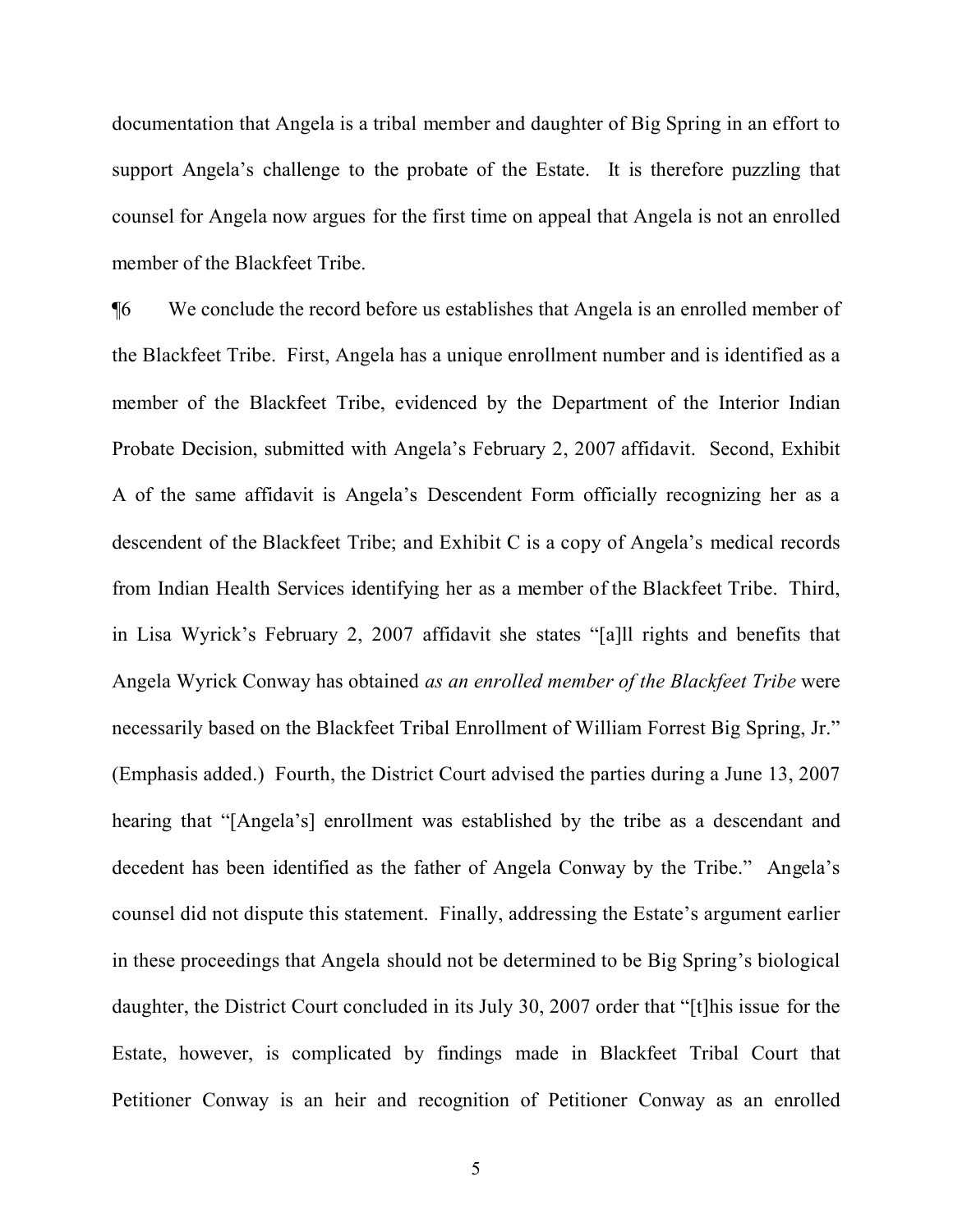member of the Blackfeet Tribe." Again, Angela's counsel did not dispute this statement by the court.

¶7 We defer to the Blackfeet Tribal Court's determination of Angela's status because, unless limited by treaty or statute, tribes have the power to determine membership, which is a power this Court and the United States Supreme Court have recognized. *See Plains Commerce Bank v. Long Family Land & Cattle Co.*, 554 U.S. 316, 327-28, 128 S. Ct. 2709, 2718 (2008); *Adams v. Morton*, 581 F.2d 1314, 1320 (9th Cir. 1978) (citing *Cherokee Intermarriage Cases*, 203 U.S. 76, 27 S. Ct. 29 (1906)); *Zempel v. Liberty*, 2006 MT 220, ¶ 20, 333 Mont. 417, 143 P.3d 123 (quoting *Santa Clara Pueblo v. Martinez*, 436 U.S. 49, 55-56, 98 S. Ct. 1670, 1675 (1978)).For the aforementioned reasons, we conclude for purposes of this appeal that the record before us establishes that Angela is an enrolled Blackfeet Tribal member.

¶8 We now turn to a recitation of the underlying facts so as to place this appeal in context. On September 29, 2004, Georgia filed an informal application to be appointed personal representative of the Estate in the Ninth Judicial District Court. In her application she represented that Julie and William were Big Spring's only heirs and that he died intestate. Simultaneously, Julie and William filed documents renouncing their priorities for appointment and nominating Georgia to be appointed personal representative. The Clerk of Court granted Georgia's application the same day. On June 1, 2006, Georgia filed her sworn statement to close the Estate and terminate her appointment as personal representative. The record indicates that between September 29, 2004 and June 1, 2006, Georgia satisfied creditors' claims, sold the Estate's only listed

6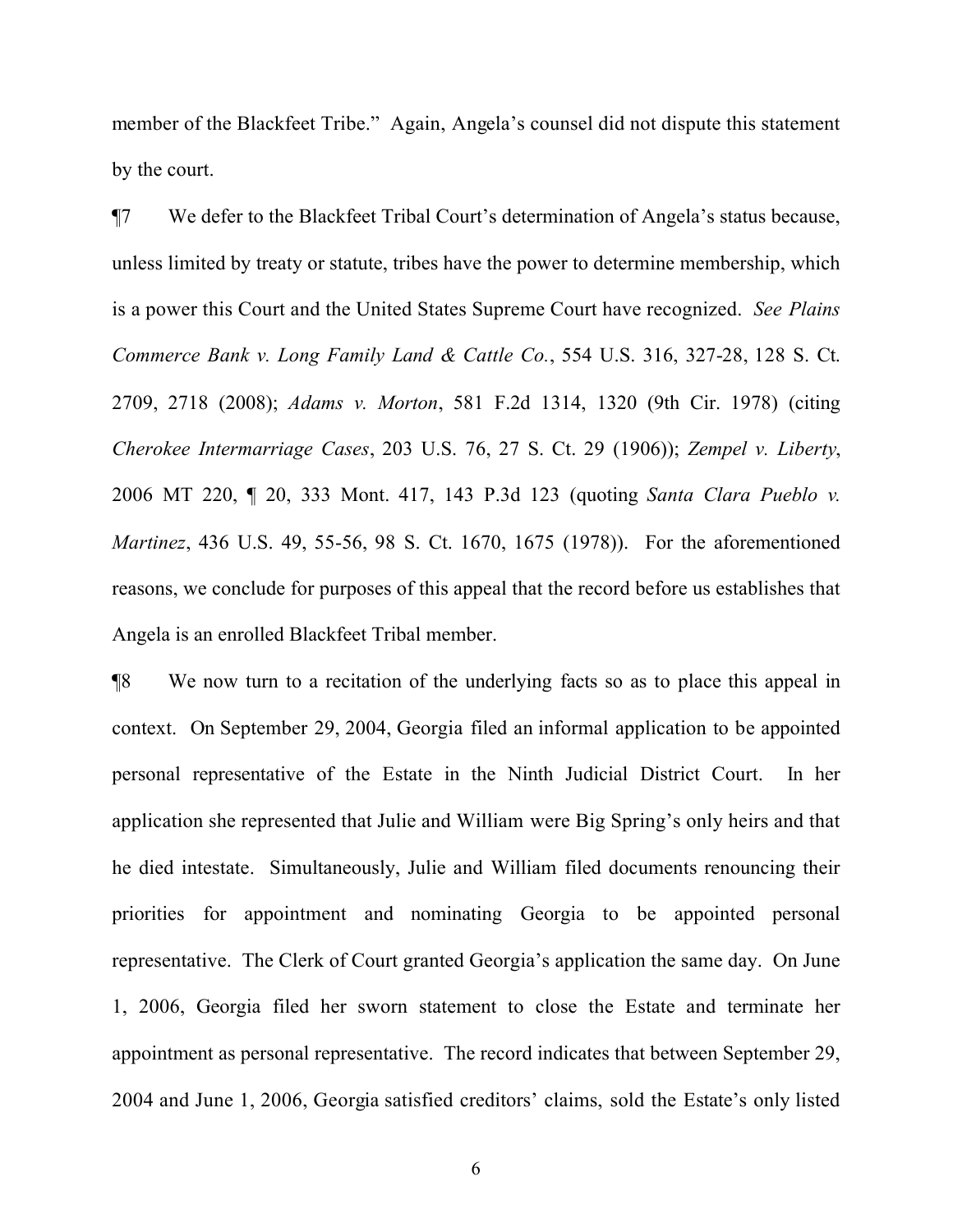asset—member Indian-owned fee land near East Glacier—to Doug Eckerson (Doug), and distributed proceeds of the sale to Julie and William.

¶9 On December 1, 2006, Angela and Kathleen filed a petition in the Ninth Judicial District Court probate action for determination of testacy and heirs, challenging Georgia's handling of the Estate on numerous grounds. Relevant to the issue of subject matter jurisdiction that is before us, the petition asserted: (1) Georgia knew Angela was the daughter of Big Spring and intentionally excluded her from the proceedings; (2) at the time of his death, Big Spring had a valid will, executed September 15, 1965, which appointed Kathleen executrix and devised the entire Estate to her; and (3) Georgia transferred the Estate's only identified non-Indian trust asset to her ex-husband, Doug, for less than adequate consideration. To date, extensive litigation has ensued around these issues.

¶10 To complicate matters, in the six months between the time Georgia closed the Estate and Angela and Kathleen filed their petition, the United States Department of the Interior, Bureau Office of Hearings and Appeals, held a series of probate hearings (hereinafter "DOI Probate Hearings") to settle the portion of the Estate that was Indian trust and restricted property. On November 20, 2006, Albert Jones, the DOI Probate Hearings judge, issued his findings of facts, conclusions of law, and order. In his decision, Jones found Big Spring's 1965 will valid and, by its terms, concluded that all of Big Spring's interest in the Estate was devised to Kathleen. According to Jones' final decision, no one objected to the finding of a valid will or the finding that Angela was Big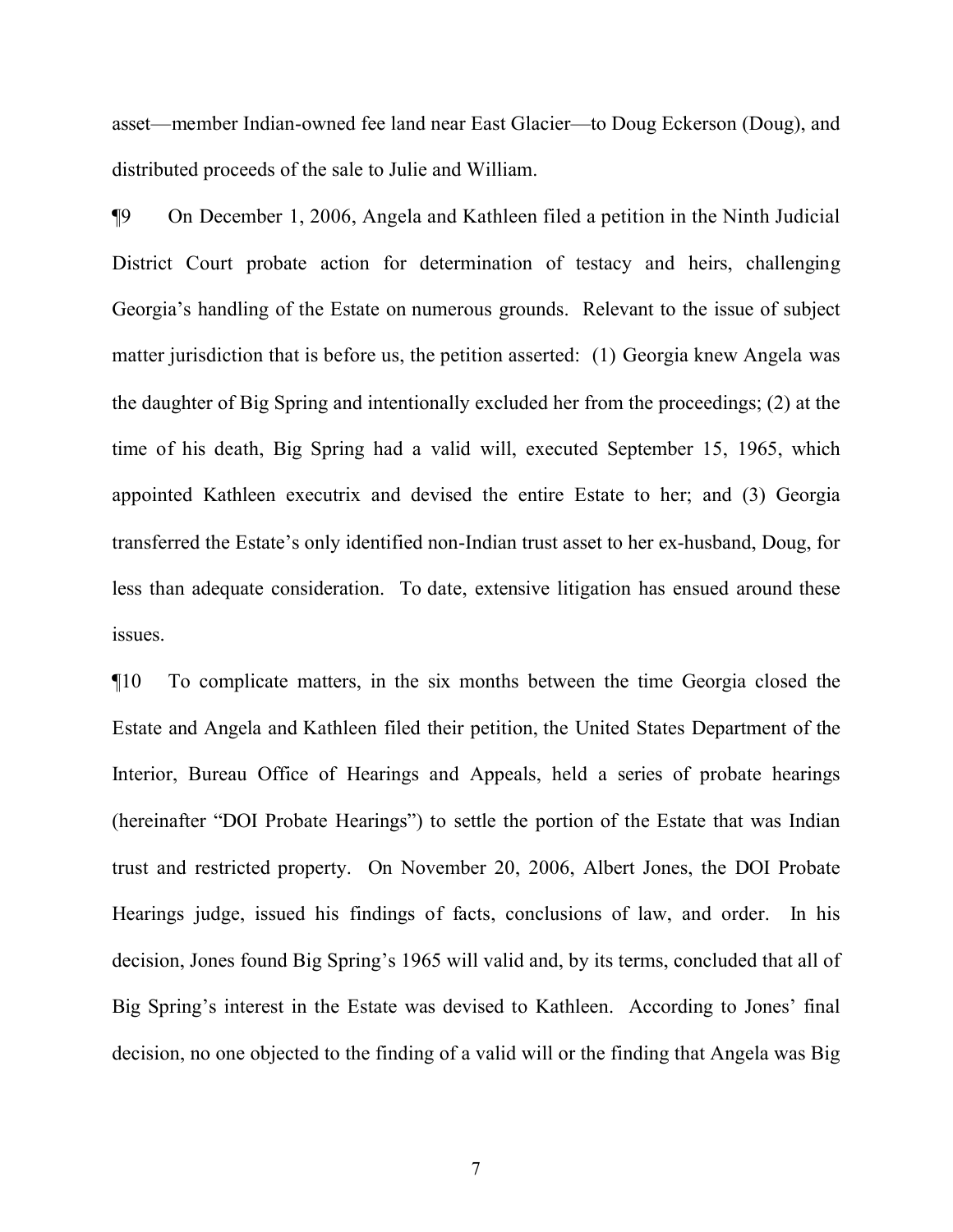Spring's daughter. During the hearings Kathleen executed a Renunciation of Interest with Retention of Life Estate.

¶11 The result of Kathleen's renunciation was that the Indian trust property passed as if Kathleen had predeceased Big Spring. Kathleen retained a life estate in Big Spring's Indian trust and restricted property with the remainder divided equally among Big Spring's heirs, Julie, William, and Angela.

¶12 On August 16, 2007, the District Court held a telephonic scheduling conference in the probate action and set a trial date on Angela and Kathleen's petition for December 5, 2007. On November 30, 2007, the District Court granted Kathleen's voluntary motion to dismiss, with prejudice, her claims regarding the petition for determination of testacy, and also granted the Estate's motion to continue the trial until March 2008. This left Angela's petition to be resolved.

¶13 In the meantime, Doug appeared in this matter on January 28, 2008, and filed a claim against the Estate based on the administrative expenses he paid during the probate of the Estate, arguing that if the sale of the member Indian-owned fee land to him from the Estate was determined to be void, he was entitled to recover the expenses incurred in the purchase and improvement of the property. Following Doug's appearance, Angela made an unopposed motion to continue the March 2008 trial based on the fact that Doug, Angela, and Georgia had agreed to attend an April 25, 2008 settlement agreement. The trial was reset for May 7, 2008.

¶14 It is unclear from the record exactly what occurred between May 7, 2008 and March 10, 2009, when Doug filed a motion to enforce a settlement agreement or, in the

8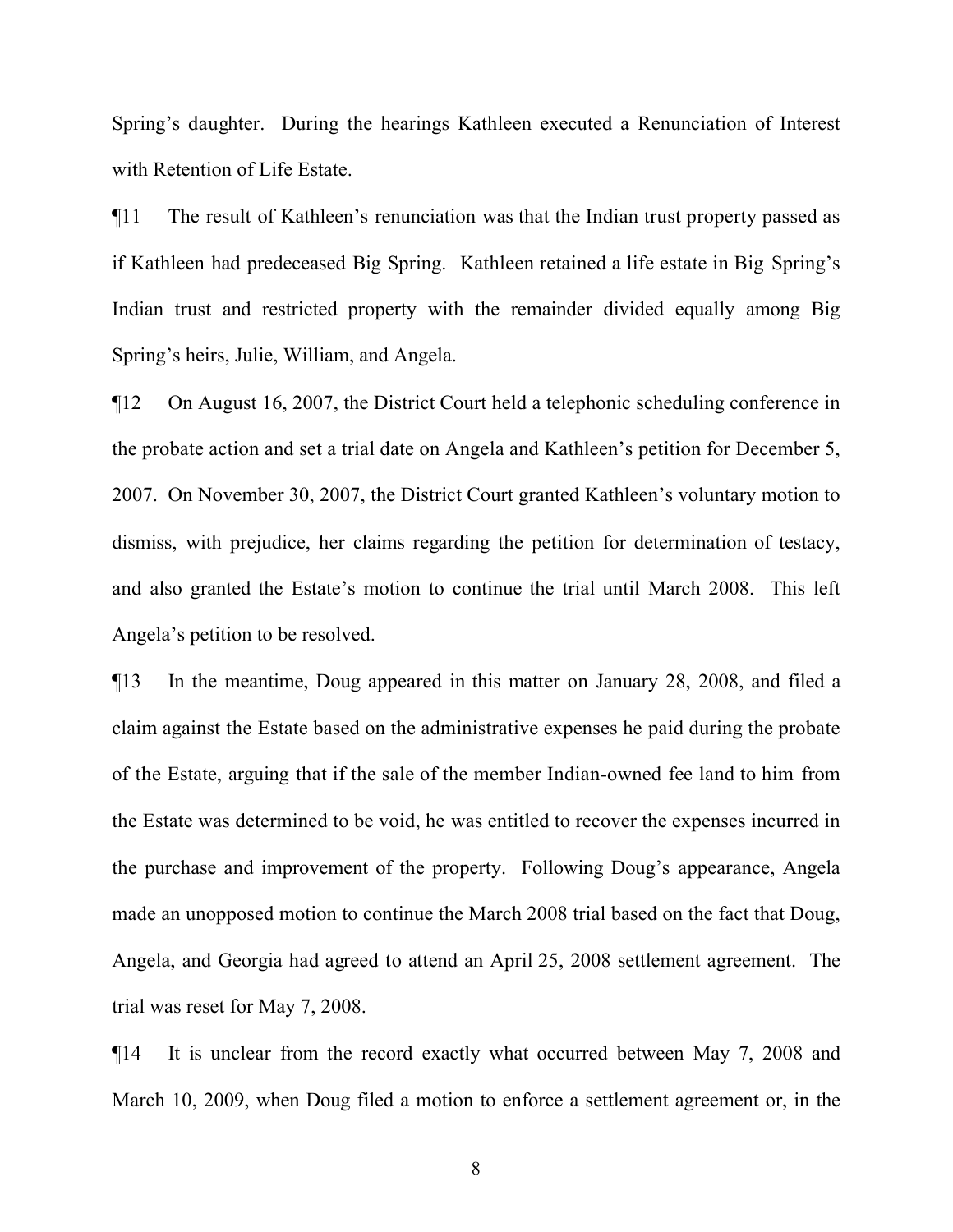alternative, to lift the lis pendens that had been placed on the property conveyed to him by the Estate. Exhibit A of Doug's motion is a handwritten, undated document titled "Settlement Terms," which on its face appears to be a list of fourteen conditions precedent to a settlement agreement among William, Julie, Doug, Georgia, and Angela. One of the conditions was that Angela's attorneys prepare the necessary documents for a settlement agreement; however, no such agreement appears in the record before us.

¶15 On April 9, 2009, the District Court ordered Angela's attorneys to prepare settlement agreement documents. On May 1, 2009, Angela filed a status report with the District Court indicating that the documents necessary to close the Estate had been circulated to counsel for the Estate, of which Georgia was personal representative, and Doug; it is unclear whether the documents were circulated to William and Julie, who at the time were unrepresented. Then, on June 3, 2009, counsel for the Estate withdrew on the grounds that Georgia had relocated and discontinued contact with counsel for "months"; the purported settlement documents, therefore, were never received by Georgia because all mail sent to her last known address was returned.

¶16 On September 16, 2009, Doug renewed his motion to lift the lis pendens from the property conveyed to him by the Estate. He argued that despite the fact that the settlement documents were never circulated to all parties, the settlement terms of the April 25, 2008 conference should be enforced. On October 6, 2009, Angela consented to Doug's motion, and stated that because Georgia, as the personal representative, had disappeared and because she could not locate Julie or William, she intended to file a motion to allow the Estate to be closed.

9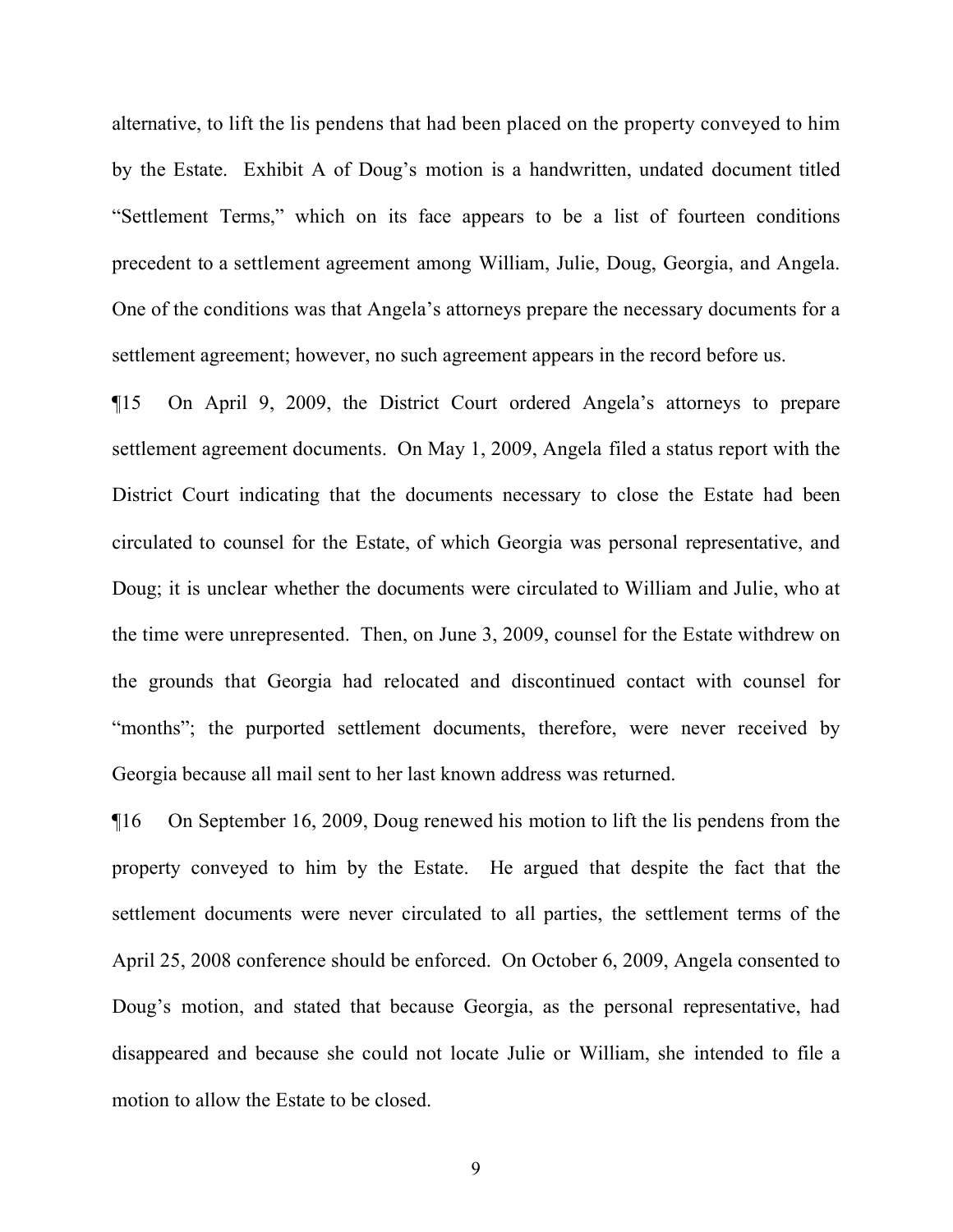¶17 On October 23, 2009, for the first time since they had renounced their priority as personal representatives of the Estate in 2004, Julie and William formally appeared in this probate matter with counsel, and moved the District Court pursuant to M. R. Civ. P. 12(b)(1) to dismiss the case for lack of subject matter jurisdiction. They argued the Ninth Judicial District Court lacked subject matter jurisdiction and the matter belonged in Blackfeet Tribal Court because, at the time of his death, Big Spring was an enrolled member of the Blackfeet Indian Tribe who was domiciled, and all of his property was located, within the exterior boundaries of the Reservation. Angela and Doug opposed this motion.

¶18 In a February 1, 2010 order denying Julie and William's motion to dismiss for lack of subject matter jurisdiction, the District Court defined the issue as whether the jurisdiction of the Blackfeet Tribal Court is exclusive of the district court. The court relied on our decision in *Estate of Standing Bear v. Belcourt*, 193 Mont. 174, 631 P.2d 285 (1981) for the proposition that tribal courts do not have exclusive jurisdiction over fee property on reservations. Further, while acknowledging the factual distinctions, the court cited to the 2008 United States Supreme Court case, *Plains Commerce*, for the proposition that tribes do not have plenary jurisdiction over fee property located within the exterior boundaries of their reservations because fee property is alienable. The District Court then went on to apply the three-pronged test announced in the Montana Supreme Court case, *Iron Bear*, and found that its exercise of jurisdiction over fee property within the exterior boundaries of the Reservation would not interfere with the tribe's self-government. For these reasons, the District Court concluded it had subject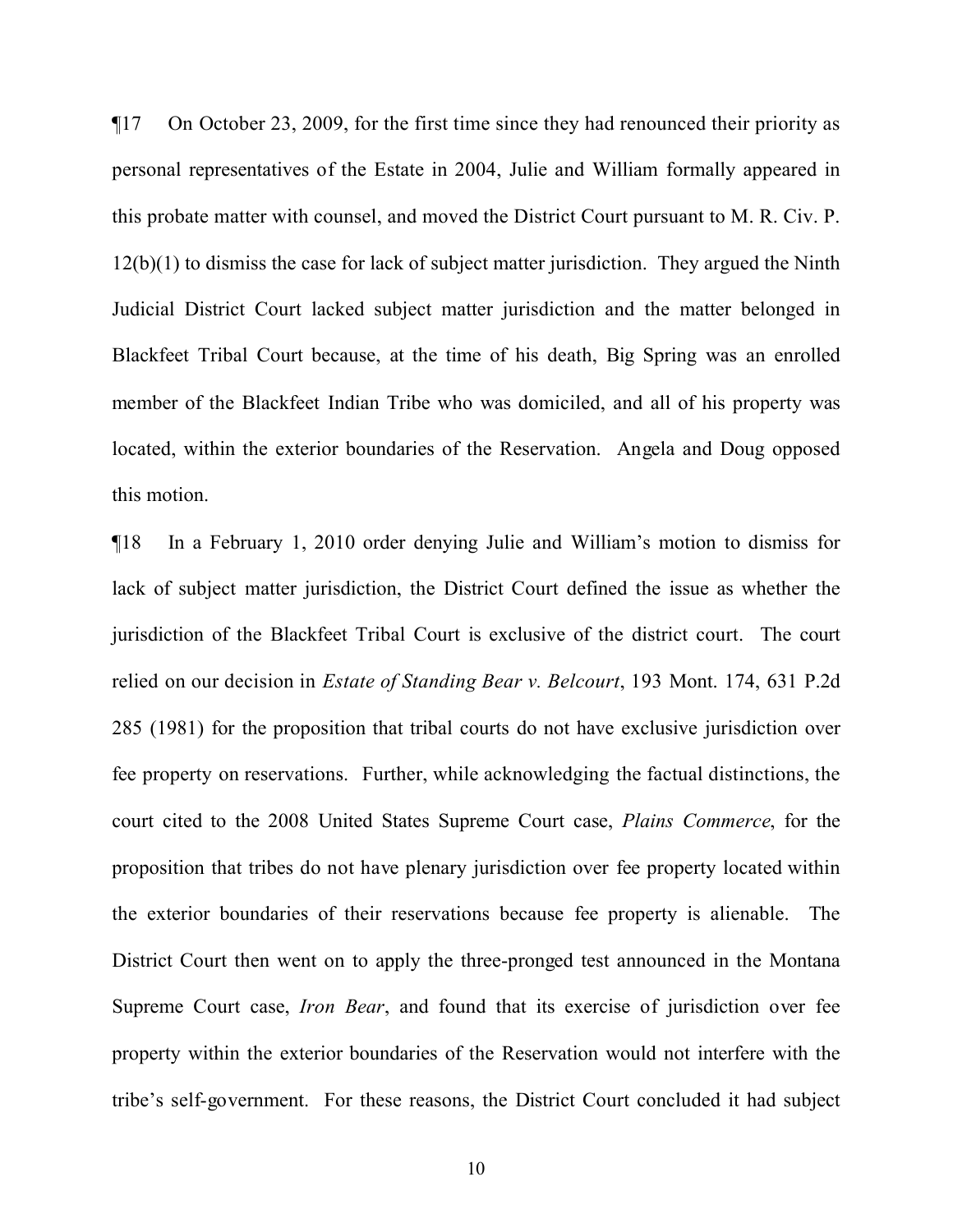matter jurisdiction to probate the Estate and denied Julie and William's motion to dismiss.

¶19 Julie and William timely appeal the District Court's denial of their motion to dismiss. Angela and Doug appeared before this Court urging us to affirm the District Court. Georgia, though named as a defendant below and a respondent here, did not appear before this Court. The Blackfeet Tribe filed an amicus curiae brief arguing for exclusive tribal jurisdiction over the probate of the Estate because assumption of state jurisdiction infringes on tribal self-government. We heard oral arguments in this matter on November 10, 2010.

# **STANDARD OF REVIEW**

¶20 We review de novo a district court's ruling on a motion to dismiss for lack of subject matter jurisdiction. *Cooper v. Glaser*, 2010 MT 55, ¶ 6, 355 Mont. 342, 228 P.3d 443. A district court must determine whether the complaint states facts that, if true, would vest the court with subject matter jurisdiction. *Meagher v. Butte-Silver Bow City-County*, 2007 MT 129, ¶ 13, 337 Mont. 339, 160 P.3d 552*.* This determination by a district court is a conclusion of law that we review for correctness. *Zempel*, ¶ 11.

#### **DISCUSSION**

¶21 *Did the District Court err when it assumed subject matter jurisdiction over the probate of the Estate when Big Spring was an enrolled member of the Blackfeet Tribe and all of his estate property was located within the exterior boundaries of the Blackfeet Reservation at the time of his death?*

¶22 The case before us concerns Montana's civil adjudicatory jurisdiction over the probate of an enrolled Blackfeet tribal member's estate, when the property of that estate

11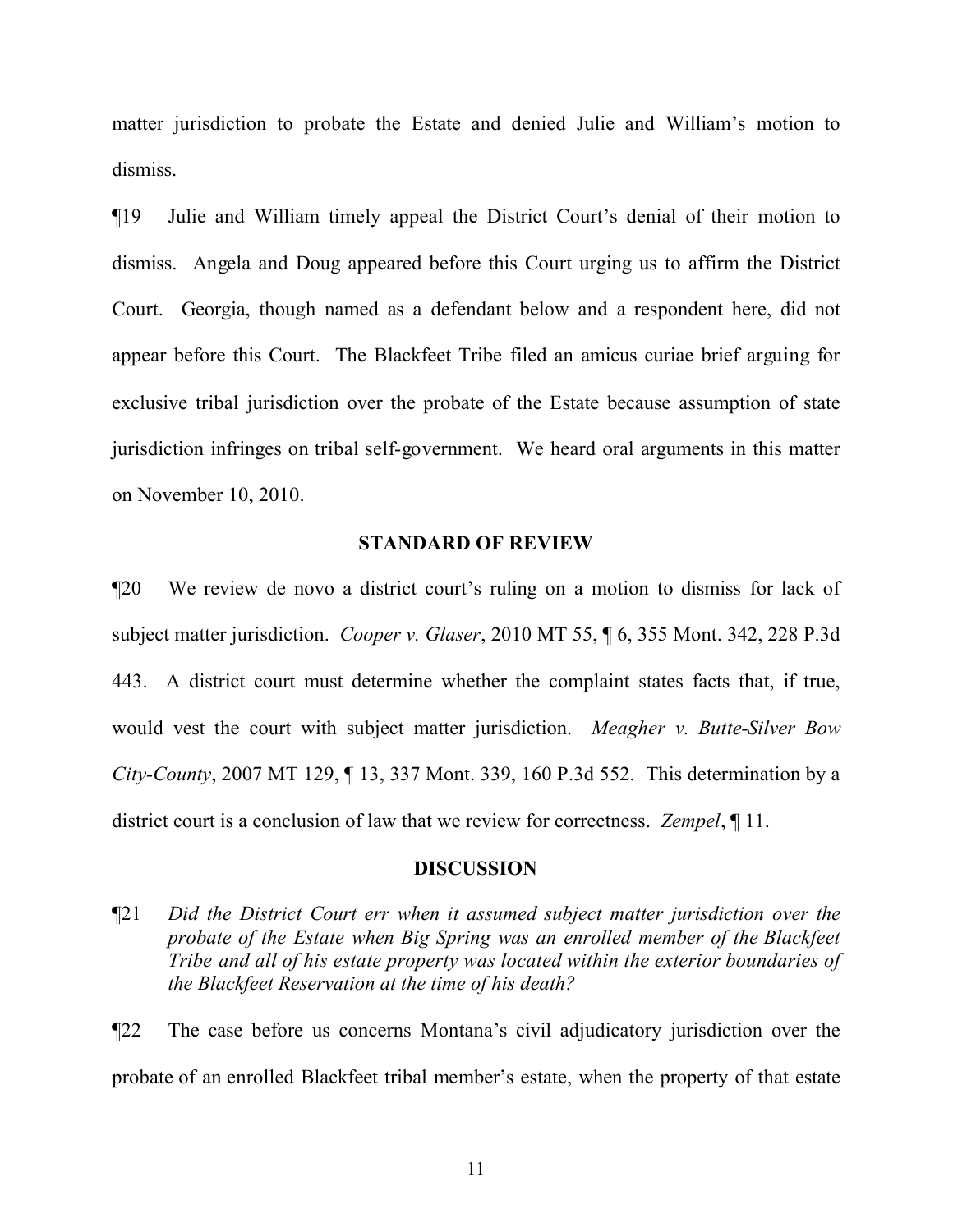is located within the exterior boundaries of the Blackfeet Reservation. While seemingly straightforward, our case law regarding civil jurisdiction over issues arising in Indian Country has not been a model of clarity and, as demonstrated in this case, has caused practitioners and courts great confusion as to the appropriate analysis to undertake in such circumstances. Therefore, we address and clarify the law in this area.

# **A. Julie and William's motion to dismiss for lack of subject matter jurisdiction was timely because such challenges may be raised at any time in the proceeding.**

¶23 As a preliminary matter, motions to dismiss for lack of subject matter jurisdiction may be raised at any time by any party or by the court, and once a court determines that it lacks subject matter jurisdiction, it must dismiss the action. M. R. Civ. P. 12(h)(3); *Wippert v. Blackfeet Tribe*, 260 Mont. 93, 102, 859 P.2d 420, 425 (1993). Further, it is well established that a party cannot waive or confer jurisdiction by consent when there is no basis for jurisdiction in law. *Indian Health Bd. of Billings, Inc. v. Mont. Dept. of Labor & Indus.,* 2008 MT 48, ¶ 20, 341 Mont. 411, 177 P.3d 1029 (citing *Thompson v. State*, 2007 MT 185, 128, 338 Mont. 511, 167 P.3d 867). Therefore, despite the District Court's intimation in its order that William and Julie somehow consented to the court's exercise of jurisdiction by not objecting to it earlier in the proceedings, we conclude that William and Julie have properly raised the issue of subject matter jurisdiction.

**B. The Blackfeet Tribal Court has exclusive subject matter jurisdiction over the probate of the Estate based on longstanding principles of federal Indian case law and because Montana cannot assume civil jurisdiction over the people and lands of the Blackfeet Reservation until both Montana and the Blackfeet Tribe have complied with federal statutory procedures.**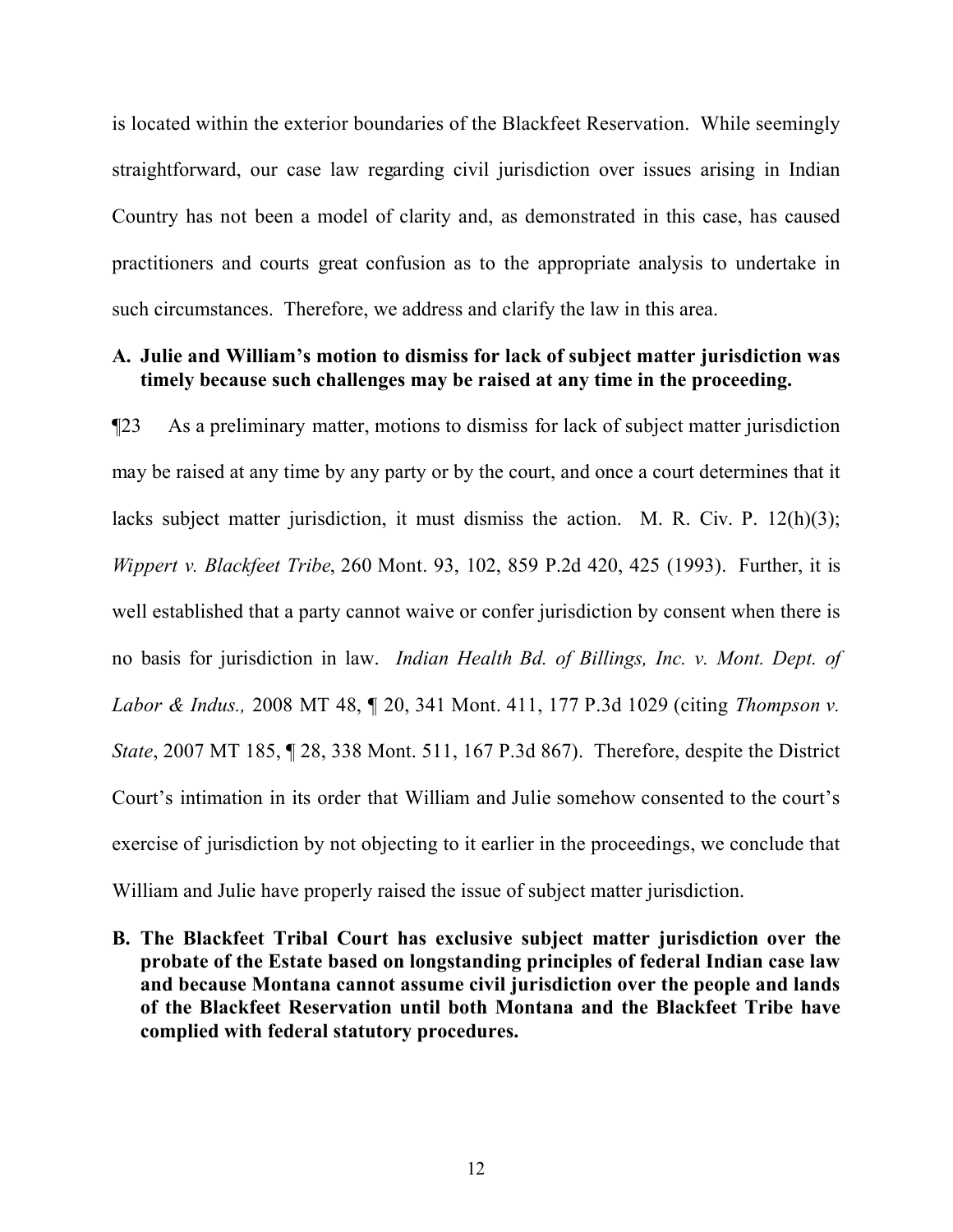¶24 All parties cited the three-pronged test in *Iron Bear*, decided by this Court in 1973, as the appropriate test to determine whether a Montana state court has subject matter jurisdiction over the probate of a tribal member's estate located in Indian Country. The issue in *Iron Bear* was whether the district court had subject matter jurisdiction over a divorce action between two enrolled members of the Assiniboine-Sioux Tribes domiciled on their reservation, the Fort Peck Indian Reservation. *Iron Bear*, 162 Mont. at 337, 512 P.2d at 1294. The *Iron Bear* Court held that the district court had jurisdiction to determine the merits of the divorce action because there was no federal legislation concerning the power to grant or deny divorces, the power to terminate a marriage contract does not interfere with tribal sovereignty or reservation self-government, and the tribal court was not exercising jurisdiction in a manner that preempted state jurisdiction. *Id*. at 345-46, 512 P.2d at 1298-99. The *Iron Bear* Court rationalized that Indians are citizens of Montana and our courts are open to all citizens, and that Montana retained residual jurisdiction over Indian reservations if the issue presented has not been specifically preempted by federal law and the state's involvement does not interfere with tribal self-government. *Id.* at 339, 343, 512 P.2d at 1295, 1297. Born of this holding was a three-pronged conjunctive test to determine whether concurrent jurisdiction exists between Montana and a tribe: (1) whether federal treaties and applicable statutes have preempted state jurisdiction; (2) whether the exercise of state jurisdiction would interfere with reservation self-government; and (3) whether the tribal court is currently exercising jurisdiction or has exercised jurisdiction in such a manner as to preempt state jurisdiction. *Id.* at 346, 512 P.2d at 1299.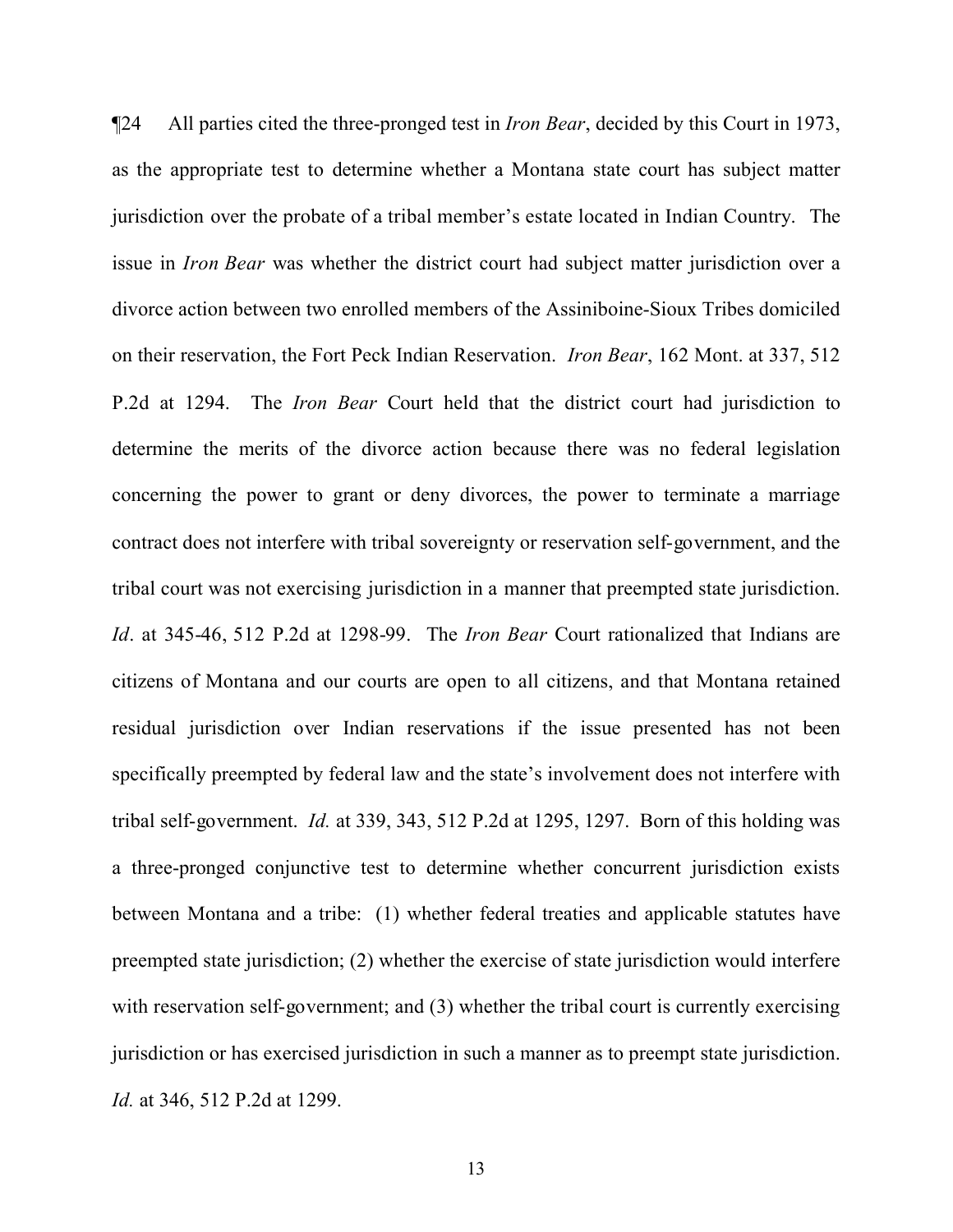¶25 Our research establishes that while the *Iron Bear* Court relied on federal case law in its analysis, it misinterpreted the applicability of those cases to reach its holding and the three-pronged test it articulated. The *Iron Bear* test is at odds with federal statutes and federal case law because the test confers greater subject matter jurisdiction upon Montana state courts than is permitted by federal law.

# **1. Controlling Principles of Federal Indian Law**

¶26 In the field of Indian law, federal supremacy and tribal self-government are bedrock principles. The Commerce Clause of the United States Constitution grants Congress the power "[t]o regulate Commerce with foreign Nations, and among the several States, and with the Indian Tribes." U.S. Const. art. I, § 8, cl. 3. Through the Supremacy Clause of the United States Constitution, federal preemption of state law in Indian affairs has continued as the principal doctrine underlying Indian law. *Id.* at art.VI, cl. 2. In *Worcester v. Georgia*, the United States Supreme Court judicially recognized these bedrock principles of Indian law for the first time when it held that Georgia had no authority over non-Indians who refused to comport with Georgia law because they were residing within Cherokee tribal territory with the permission of both Cherokee and federal authorities. *Worcester*, 31 U.S. 515, 562 (1832). Adherence to these principles has resulted in federal treaties, executive orders, and statutes preempting state law in areas that would otherwise be covered by a state's residual jurisdiction over persons and property within the state's borders. *See Cohen's Handbook of Federal Indian Law* §§ 2.01, 6.01[2] (Nell Jessup Newton, ed., LexisNexis 2005) (hereinafter "*Cohen's Handbook*") for a more in-depth discussion.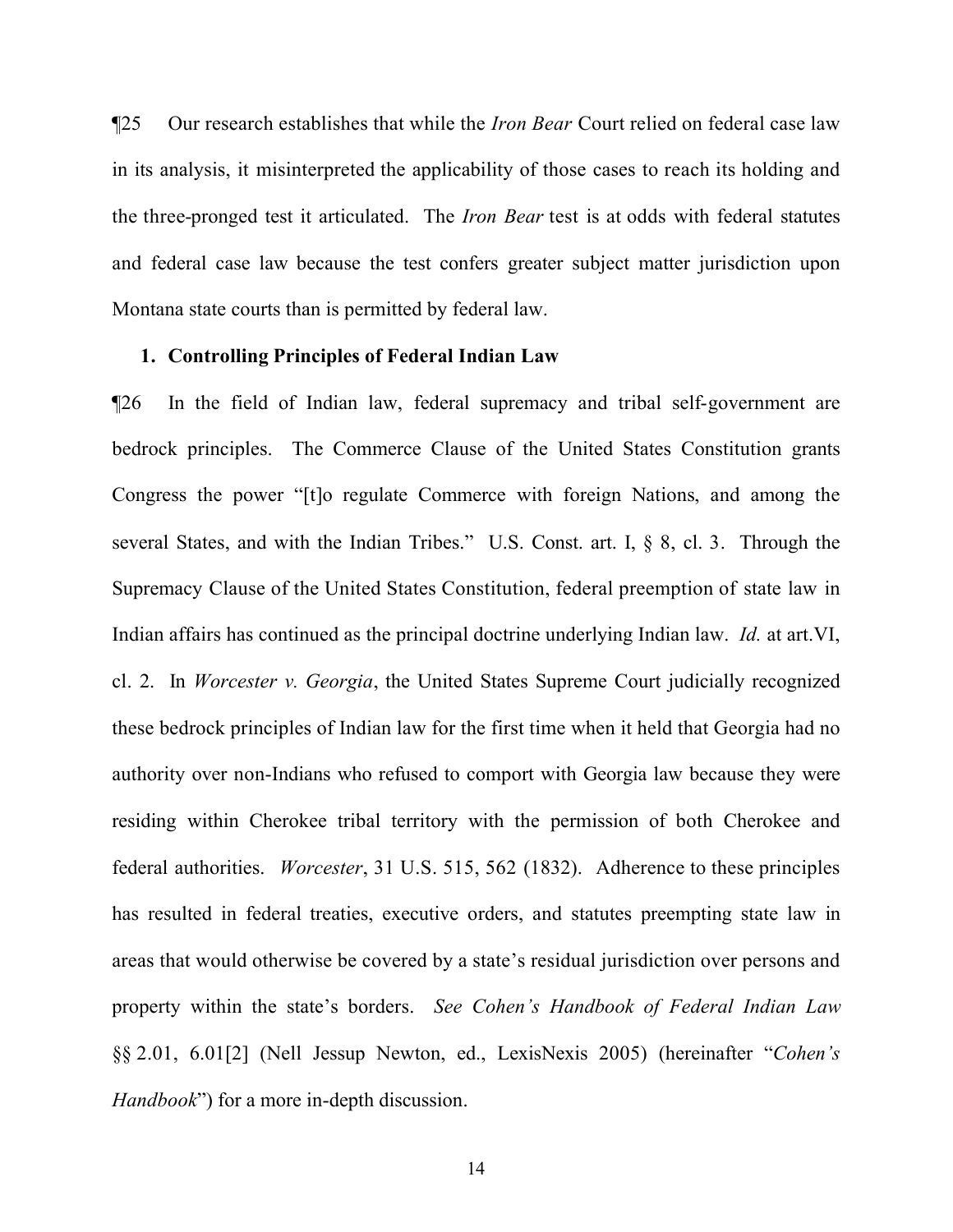¶27 Furthermore, since tribal reservations are not states, and because tribes have a unique right of self-government, it is "generally unhelpful to apply to federal enactments regulating Indian tribes those standards of pre-emption that have emerged in other areas of law." *White Mountain Apache Tribe v. Bracker*, 448 U.S. 136, 143, 100 S. Ct. 2578, 2583 (1980). The federal government has a longstanding policy of encouraging tribal self-government. This policy operates "even in areas where state control has not been affirmatively pre-empted by federal statute." *Iowa Mut. Ins. Co. v. LaPlante*, 480 U.S. 9, 14, 107 S. Ct. 971, 975 (1987). For these reasons, the United States Supreme Court has adopted a "comprehensive pre-emption inquiry in the Indian law context which examines not only the congressional plan, but also 'the nature of the state, federal, and tribal interests at stake, an inquiry designed to determine whether, in the specific context, the exercise of state authority would violate federal law.' " *Three Affiliated Tribes of Ft. Berthold Reservation v. Wold Engineering, P.C.,* 476 U.S. 877, 884, 106 S. Ct. 2305, 2310 (1986) (quoting *Bracker*, 448 U.S. at 145, 100 S. Ct. at 2584) (hereinafter "*Three Affiliated Tribes II*")*.* We adopt a similar comprehensive preemption inquiry in the context of Indian law.

¶28 When a state court is presented with an issue that invokes Indian law principles, whether regulatory (such as passing a law) or adjudicatory (such as hearing a probate case), federal precedent dictates that there are three factors that must be considered in a court's determination of subject matter jurisdiction: the status of the parties, the status of the property where the dispute arose or took place, and whether the regulatory or

15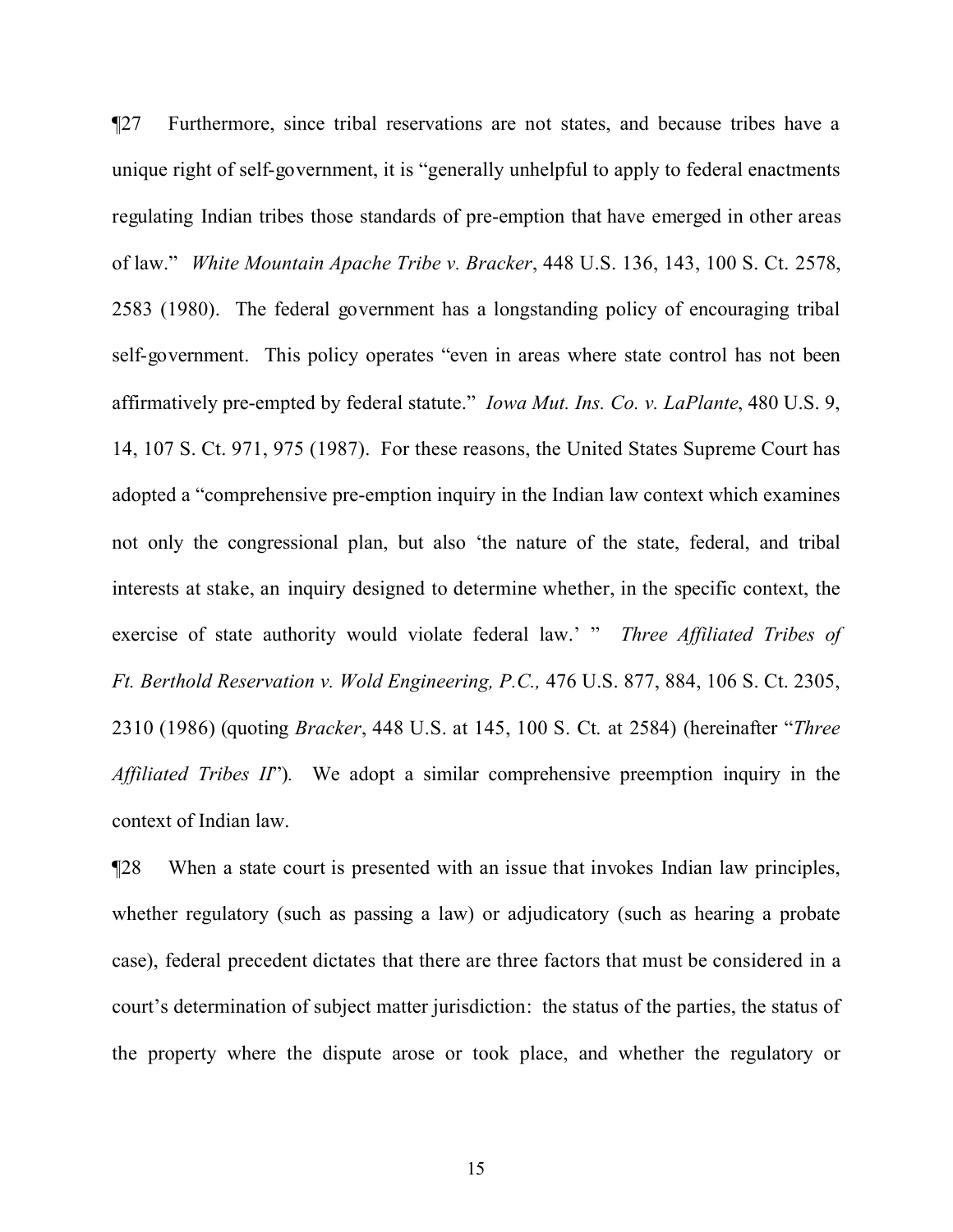adjudicatory state action is criminal or civil in nature. *See generally Cohen's Handbook* at §§ 6.01-6.03.

¶29 As to the status of the parties, an individual generally may be classified as: an Indian who is either a member or nonmember of the Indian reservation in question, or a non-Indian. *See Montana v. United States*, 450 U.S. 544, 563-66, 101 S. Ct. 1245, 1257-59 (1981). For consistency and clarity, we will use the terms "member Indian" to mean those Indian persons who are enrolled members of the tribe whose specific reservation is at issue; "nonmember Indian" to mean those persons who are Indians, but are not enrolled members of the specific tribe whose reservation is at issue (though they may be enrolled members of another tribe); and "non-Indian" to mean those persons who are not Indians.

¶30 The status of the property where the dispute arose or took place—be it Indian trust or restricted land, member Indian-owned fee land, nonmember Indian-owned fee land, or non-Indian-owned fee land—is a second factor. *Nevada v. Hicks*, 533 U.S. 353, 359-60, 121 S. Ct. 2304, 2309-10 (2001). The United States Supreme Court has consistently held that the Federal Government and tribes, not states, retain jurisdiction over territories defined as Indian Country in 18 U.S.C. § 1151(a), which includes "all land within the limits of any Indian reservation under the jurisdiction of the United States Government, notwithstanding the issuance of any patent, and, including rights-of-way running through the reservation." *See Alaska v. Native Village of Venetie Tribal Gov't*, 522 U.S. 520, 526, 118 S. Ct. 948, 952 (1998). While 18 U.S.C. § 1151 defines Indian Country for the purpose of criminal law, it is well-settled that its definition applies to civil law as well.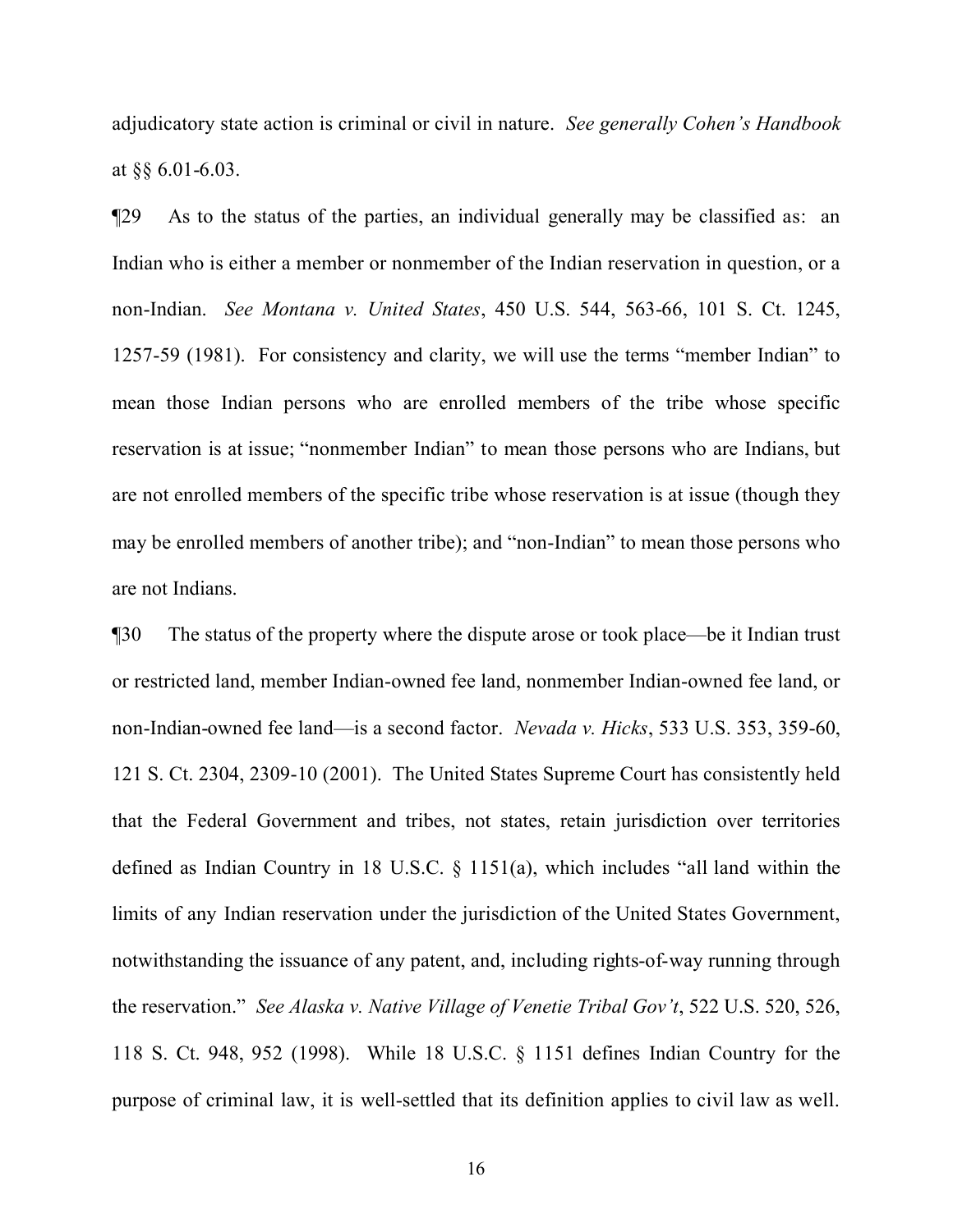Id., 118 S. Ct. at 952 (internal citation omitted). Indian reservations are Indian Country. *Id.* at 528 n. 3, 118 S. Ct. at 953 n. 3 (internal citation omitted).

¶31 For the purposes of this appeal we address only those land statuses applicable to this case (while acknowledging there are other types of land statuses associated with Indian law*. See generally Cohen's Handbook* at §§ 15-16 for an analysis of tribal and individual Indian property ownership and rights.). Individual tribal members may hold land either in the form of restricted or trust allotment, or in fee simple. *Cohen's Handbook* at § 16.03. "Allotment is a term of art in Indian law, describing either a parcel of land owned by the United States in trust for an Indian ("trust" allotment) or owned by an Indian subject to a restriction on alienation in the United States or its officials ("restricted" allotment)." *Cohen's Handbook* at § 16.03[1] (internal citations omitted). These two types of allotments are treated the same for purposes of Indian Country jurisdiction. *United States v. Ramsey*, 271 U.S. 467, 471-72, 46 S. Ct. 559, 560 (1926). If and when the trust expires or the restrictions are removed, an individual tribal member may take title to the land in fee simple absolute, which is referred to as member Indianowned fee land. *See Cohen's Handbook* at § 16.03[4][b][i].

¶32 In a civil proceeding such as this one, nonmember-owned fee land is land located within the exterior boundaries of a reservation that is owned in fee simple by a nonmember of the tribe (either a nonmember Indian or a non-Indian). For jurisdictional purposes, member Indian-owned fee land is categorized as Indian Country when located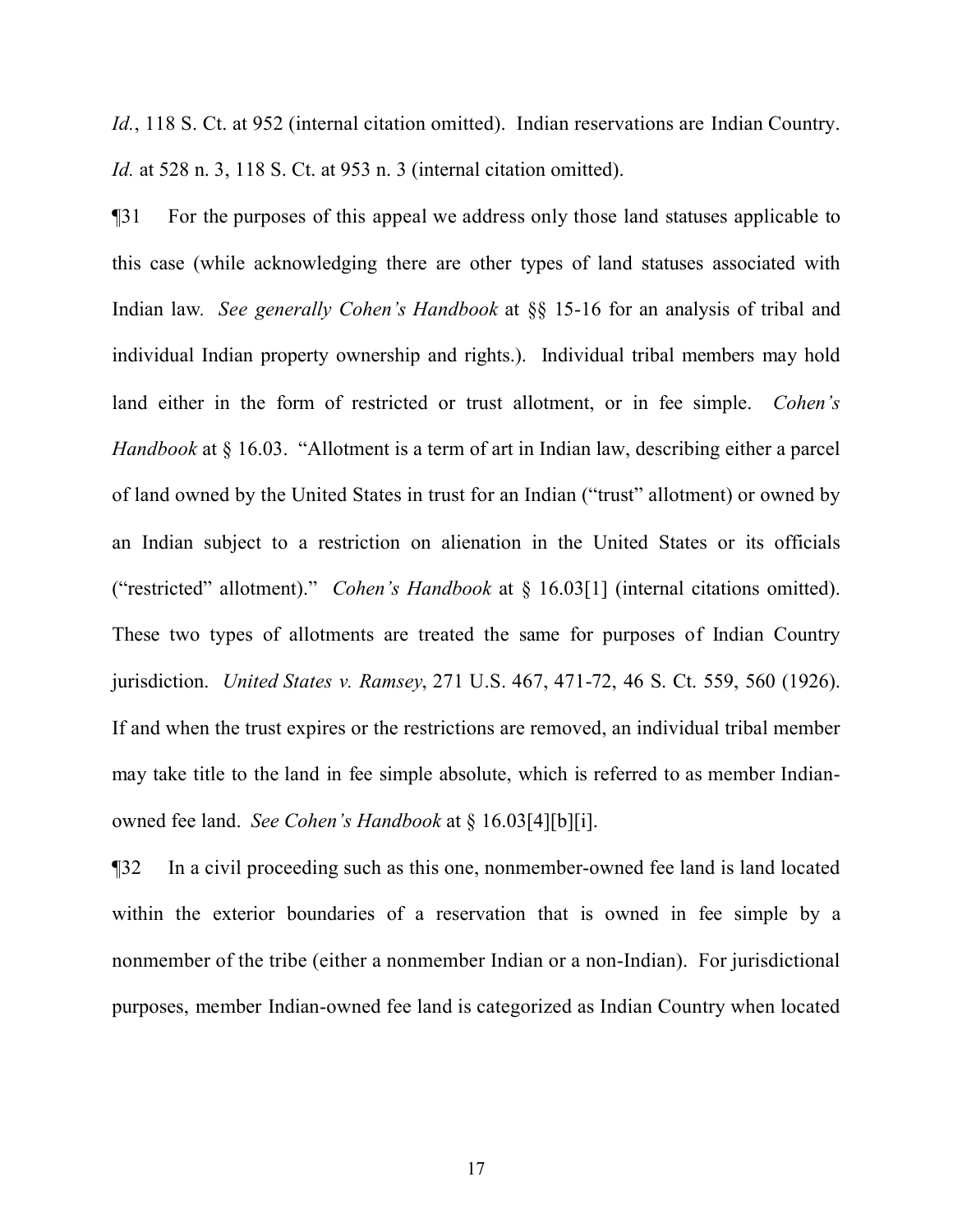within a reservation. [1](#page-17-0)8 U.S.C. § 1151(c). For purposes of this case, we consider three categories of property: Indian trust and restricted allotments, member Indian-owned fee land, and nonmember-owned fee land.

¶33 The Department of Interior regulates the probate of Indian trust allotments. 25 U.S.C. § 372. As indicated *supra* ¶ 10, the Department of Interior held a series of hearings to settle that portion of the Estate that was an Indian trust allotment. The property at issue in the District Court probate and here on appeal is member Indianowned fee land.

¶34 The United States Supreme Court has held that when land is involved, the status of the property may be the dispositive factor for jurisdictional purposes, *Hicks*, 533 U.S. at 360, 121 S. Ct. at 2310, and has repeatedly recognized that "tribal sovereignty is in large part geographically determined." *Brendale v. Confederated Tribes & Bands of Yakima Indian Nation*, 492 U.S. 408, 457, 109 S. Ct. 2994, 3022 (1989); *see United States v. Mazurie*, 419 U.S. 544, 557, 95 S. Ct. 710, 717 (1975) ("Indian tribes are unique aggregations possessing attributes of sovereignty over both their members and their territory."); *Bracker*, 448 U.S. at 151, 100 S. Ct. at 2587 ("The Court has repeatedly emphasized that there is a significant geographical component to tribal sovereignty.").<sup>[2](#page-17-1)</sup>

<span id="page-17-0"></span><sup>&</sup>lt;sup>1</sup> To add to the confusion, the United States Supreme Court has used the term "trust land" in reference to trust allotments, restricted allotments, and member Indian-owned fee land, and the term "fee land" to refer to non-Indian-owned fee land. *See Cohen's Handbook* at §§ 15.03, 16.03; *e.g. Montana*, 450 U.S. at 563-66, 101 S. Ct. at 1257-58; *Plains Commerce*, 554 U.S. at 327-29, 128 S. Ct. at 2718-19.

<span id="page-17-1"></span><sup>&</sup>lt;sup>2</sup> See also Cohen's Handbook at § 15.01 ("Land forms the basis for social, cultural, religious, political, and economic life for American Indian nations. . . . Real property holdings are the single most important economic resource of most Indian tribes. . . . Lands and resources provide opportunities for tribal economic development, providing the necessary land base for enterprises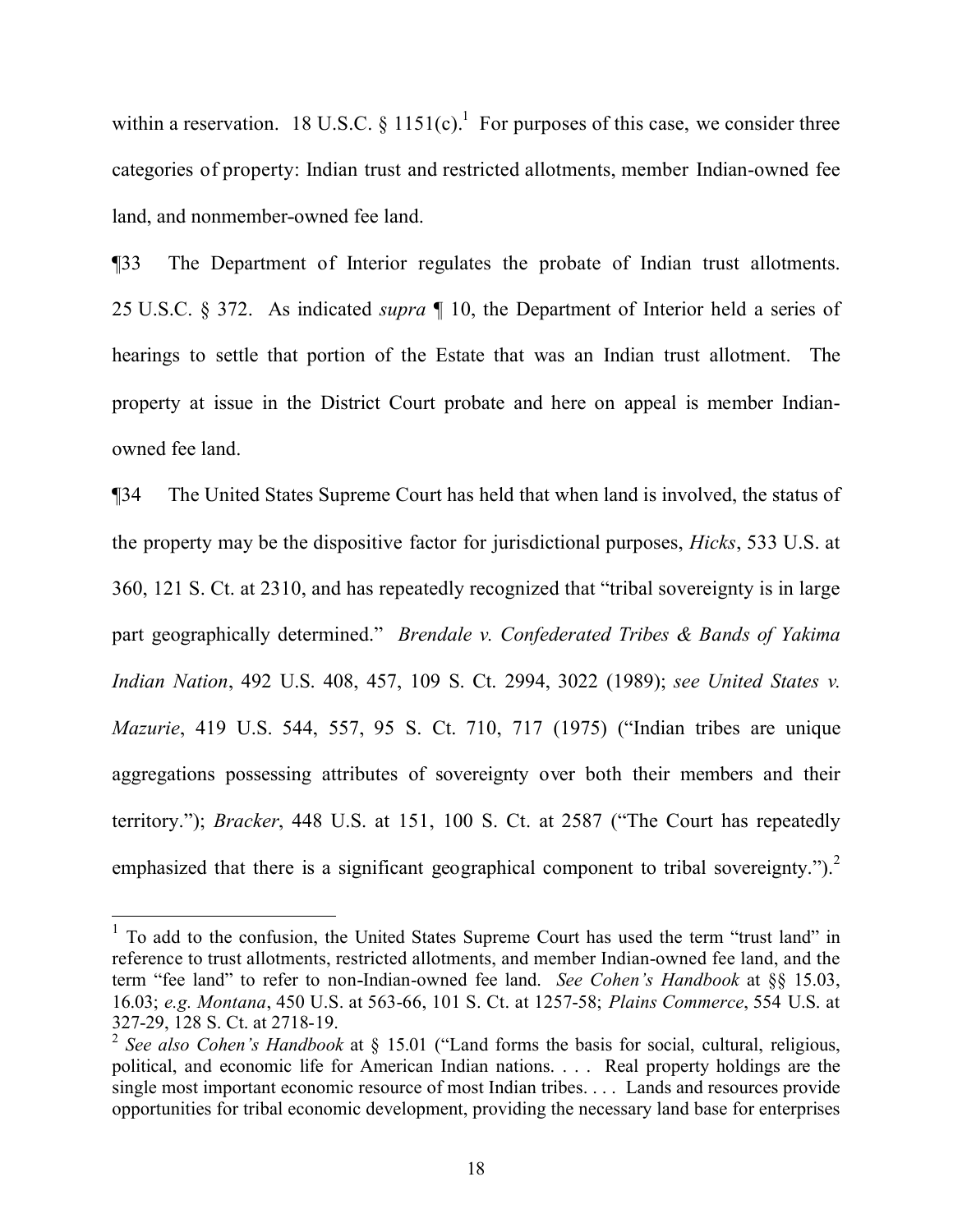In *Moe v. Confederated Salish & Kootenai Tribes of the Flathead Reservation*, 425 U.S. 463, 96 S. Ct. 1634 (1976), the United States Supreme Court stated that tribal jurisdiction does not vary between fee lands and trust allotments as " 'such an impractical pattern of checkerboard jurisdiction' [is] contrary to the intent of existing federal statutory law of Indian jurisdictional." *Moe*, 425 U.S. at 478, 96 S. Ct. at 1643-44 (internal citation omitted). Given that the United States Supreme Court has consistently guarded the authority of Indian tribes over their reservations, there is no doubt that, absent express Congressional limitations, Indian tribes maintain sovereign power over member Indianowned fee land located within the exterior boundaries of that tribe's reservation.

#### **2. Controlling Federal Indian Case Law**

i

¶35 In *Williams v. Lee*, 358 U.S. 217, 79 S. Ct. 269 (1959), the United States Supreme Court first articulated that the test to determine if a particular state law could be applied on Indian reservations was "absent a governing Act of Congress, the question has always been whether the state action infringed on the right of reservation Indians to make their own laws and be ruled by them." *Williams*, 358 U.S. at 220, 79 S. Ct. at 271. In *Williams*, a non-Indian who operated a general store on the Navajo Indian Reservation under a federal license filed suit in state court against a Navajo Indian and his wife, both of whom were enrolled members of the Navajo Tribe and lived on the Navajo Reservation, to collect for goods sold to them on credit. *Id.* at 217, 79 S. Ct. at 269. The Supreme Court of Arizona held Arizona courts may exercise jurisdiction over civil suits

such as tourism, manufacturing, mining, logging, and other forms of resource management, and gaming.") (internal citations omitted).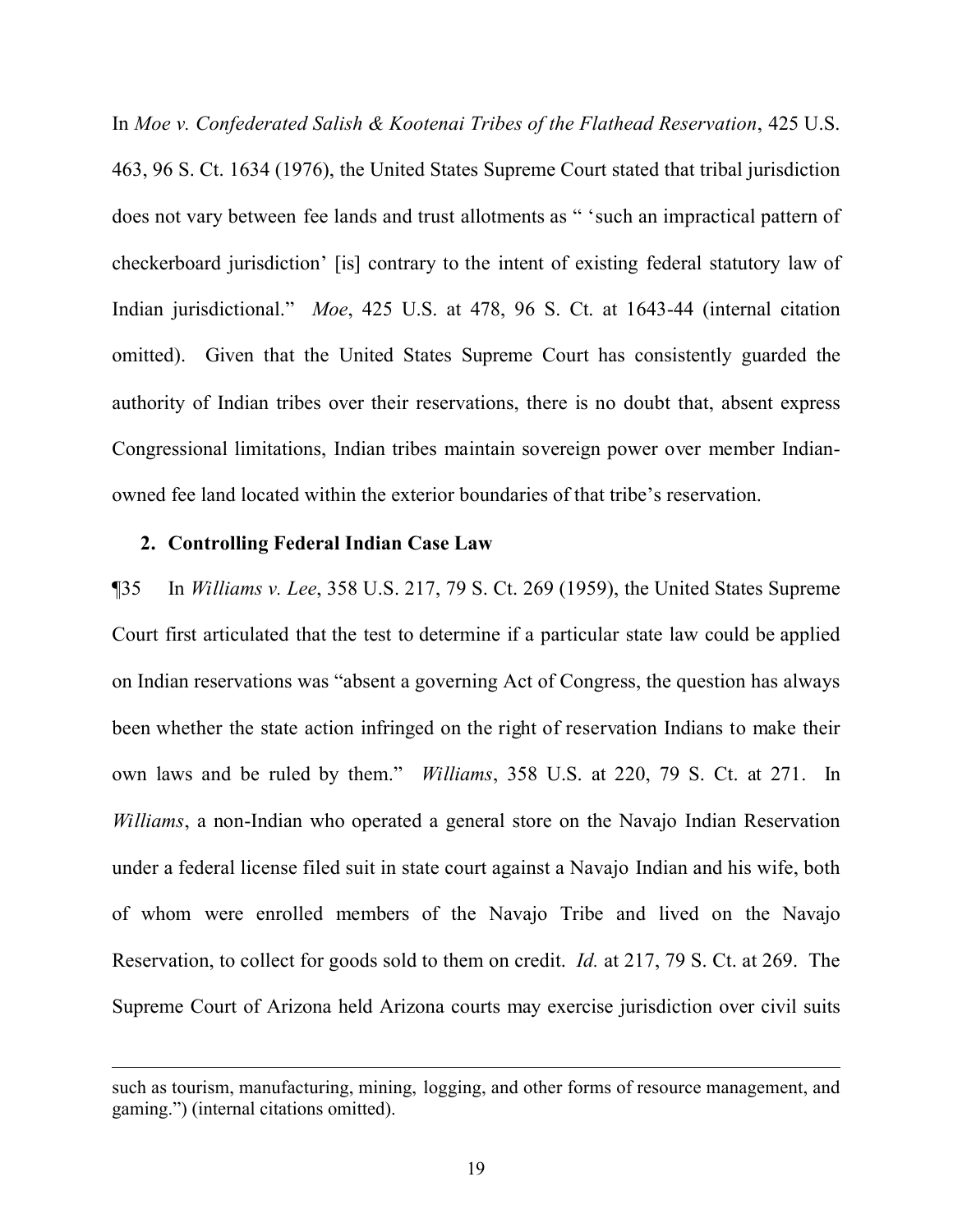by non-Indians against Indians for actions arising on an Indian reservation because no Act of Congress expressly forbade their doing so. *Id*. at 217, 79 S. Ct. at 269. The United States Supreme Court reversed, concluding concurrent state jurisdiction was impermissible because the exercise of state jurisdiction would undermine the authority of the Navajo courts over reservation affairs and would, therefore, infringe on the rights of the Navajo to govern themselves. *Id.* at 223, 79 S. Ct. at 272. The United States Supreme Court found it unpersuasive that the store owner was a non-Indian; it stated that "[h]e was on the Reservation and the transaction with an Indian took place there," and further stated that it had "consistently guarded the authority of Indian governments over their reservations," a power which is only for Congress to take away. *Id.*, 79 S. Ct. at 272.

¶36 The United States Supreme Court revisited and reaffirmed this position in *Kennerly v. Dist. Court of the Ninth Jud. Dist. of Montana*, 400 U.S. 423, 91 S. Ct. 480 (1971) (per curiam). In *Kennerly*, a non-Indian-owned grocery store in Browning, Montana, which is located within the exterior boundaries of the Blackfeet Reservation, brought suit in state court against enrolled members of the Blackfeet Indian Tribe who resided on the Reservation to collect payment for food sold on credit. The Montana Supreme Court held that state district courts had concurrent jurisdiction because a debt for groceries was not connected to Indian tribal rights and the Blackfeet Tribal Law and Order Code of 1967 conferred concurrent jurisdiction in "all suits wherein the defendant is a member of the Tribe." *Kennerly*, 400 U.S. at 424-25, 91 S. Ct. at 481. The United States Supreme Court vacated the order of the Montana Supreme Court, holding that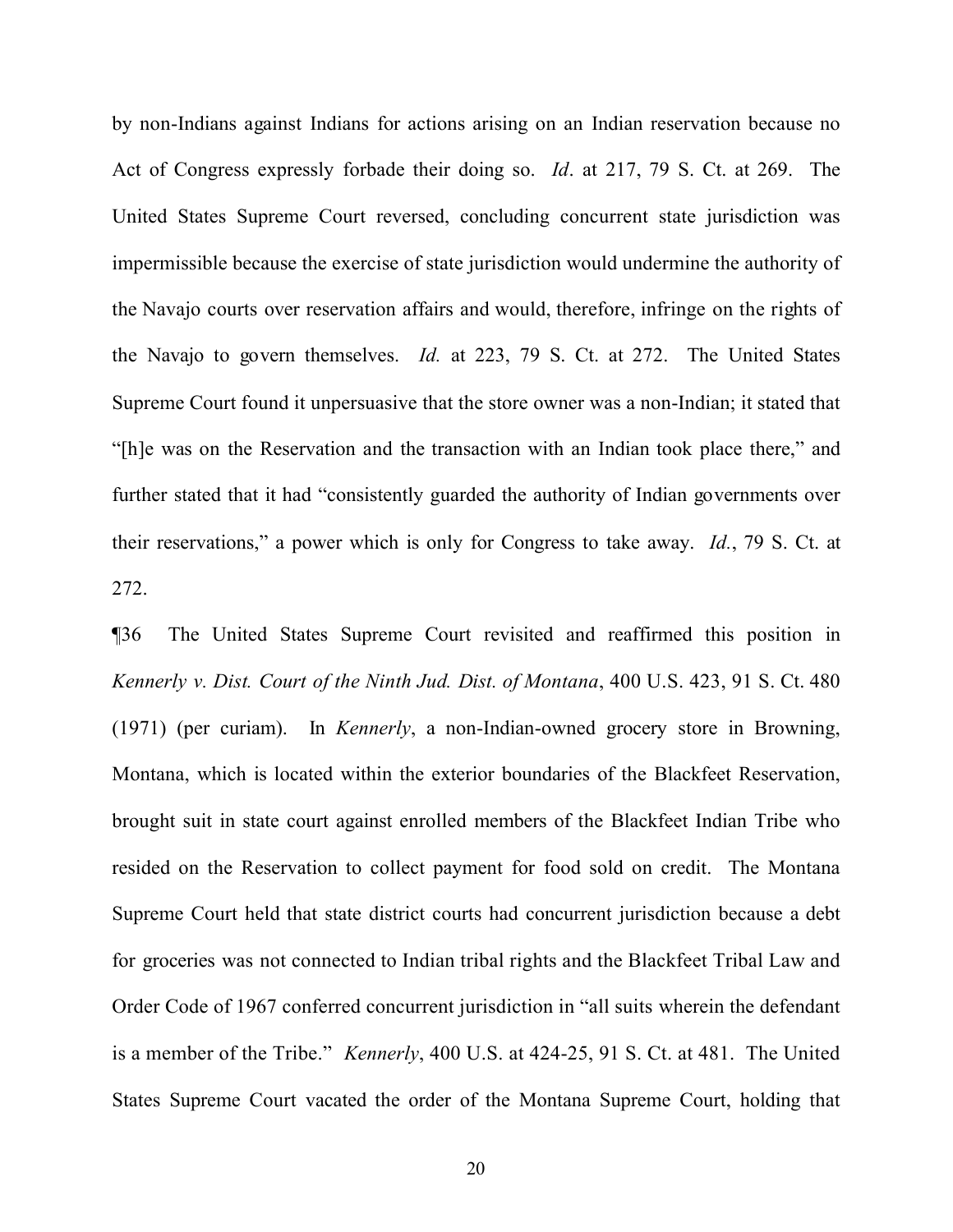absent affirmative legislation on the part of Montana, as required by Public Law No. 53-280, Act of August 15, 1953, 67 Stat. 588 (PL-280), and absent consent of the Blackfeet Tribe pursuant to the 1968 Indian Civil Rights Act amendments to PL-280, Montana could not assert civil jurisdiction over issues arising within the exterior boundaries of the Blackfeet Reservation. *Kennerly*, 400 U.S. at 427-29, 91 S. Ct. at 482-83; see *In re Marriage of Skillen*, 1998 MT 43, ¶ 15, 287 Mont. 399, 956 P.2d 1.

¶37 The Montana Supreme Court decided *Iron Bear* two years after *Kennerly* was handed down, holding that the State had concurrent jurisdiction over a divorce proceeding between enrolled tribal members who resided on the Fort Peck Reservation. Three years after *Iron Bear* was decided in Montana*,* the United States Supreme Court again reversed the Montana Supreme Court in *Fisher v. Dist. Court of the Sixteenth Jud. Dist. of Montana*, 424 U.S. 382, 96 S. Ct. 943 (1976) (per curiam). In *Fisher*, the Montana Supreme Court disregarded an advisory opinion of the Appellate Court of the Northern Cheyenne Tribal Court and held that a state district court had jurisdiction over an adoption proceeding "in which all parties are members of the Tribe and residents of the Northern Cheyenne Indian Reservation." *Fisher*, 424 U.S. at 383, 96 S. Ct. at 944. In reversing the Montana Supreme Court, the United States Supreme Court stated that "[s]tate-court jurisdiction plainly would interfere with the powers of self-government . . . [i]t would subject a dispute arising on the reservation among reservation Indians to a forum other than the one they have established for themselves." *Id.* at 387, 96 S. Ct. at 947. Germane to the case at bar, the United States Supreme Court reasoned in *Fisher* that: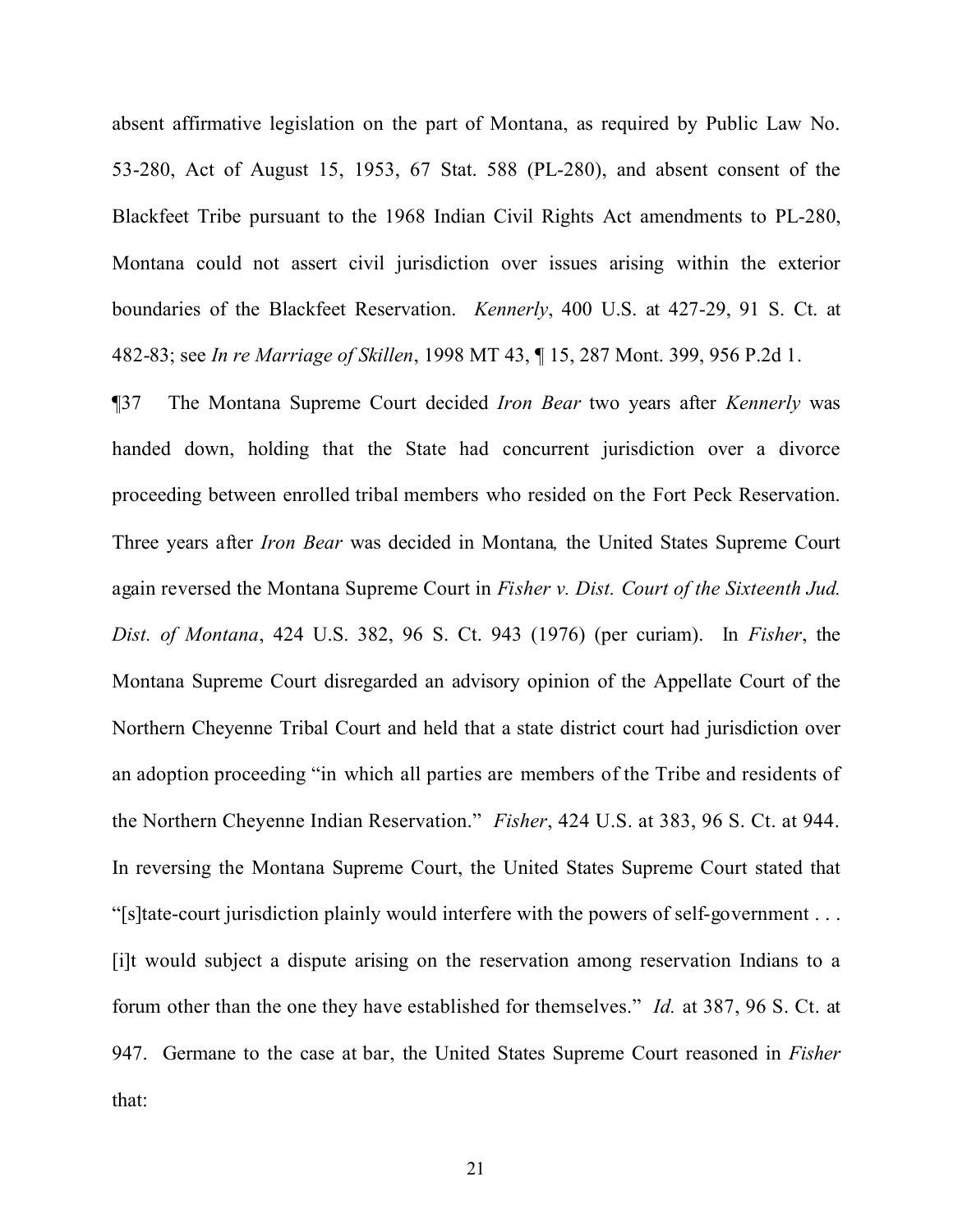[i]n litigation between Indians and non-Indians arising out of conduct on an Indian reservation, resolution of conflicts between the jurisdiction of state and tribal courts has depended, absent a governing Act of Congress, on "whether the state action infringed on the right of reservation Indians to make their own laws and be ruled by them." Since this litigation involves only Indians, at least the same standard must be met before the state courts may exercise jurisdiction.

*Fisher*, 424 U.S. at 386, 96 S. Ct. at 946 (citing *Williams*, 358 U.S. at 220, 79 S. Ct. at 271; *Mescalero Apache Tribe v. Jones*, 411 U.S. 145, 148, 93 S. Ct. 1267, 1270 (1973); *McClanahan v. Arizona State Tax Commn.*, 411 U.S. 164, 168-73, 179-80, 93 S. Ct. 1257, 1260-63, 1266-67 (1973)).

## **3. Misinterpretation by the** *Iron Bear* **Court**

¶38 Despite the United State Supreme Court's interpretation in *Fisher* of its decisions in *McClanahan* and *Mescalero*, the Montana Supreme Court, in *Iron Bear*, erroneously relied on *McClanahan* and *Mescalero* to bolster the assertion that states retain "residual jurisdiction" over areas that federal law has not specifically preempted and areas where tribes are not exercising jurisdiction. *Iron Bear*, 162 Mont. at 345, 512 P.2d at 1298-99. However, a careful reading of both cases reveals that neither one supports the notion of a state's retention of residual jurisdiction.

¶39 In *McClanahan*, Arizona attempted to impose its personal income tax on an enrolled Navajo member who lived within the exterior boundaries of the Navajo Reservation and whose income was wholly derived from reservation sources. *McClanahan*, 411 U.S. at 165, 93 S. Ct. at 1258. Citing to both *Kennerly* and *Williams*, the United States Supreme Court *expressly rejected the notion of residual state jurisdiction over tribes* and stated "[i]f Montana may not assume jurisdiction over the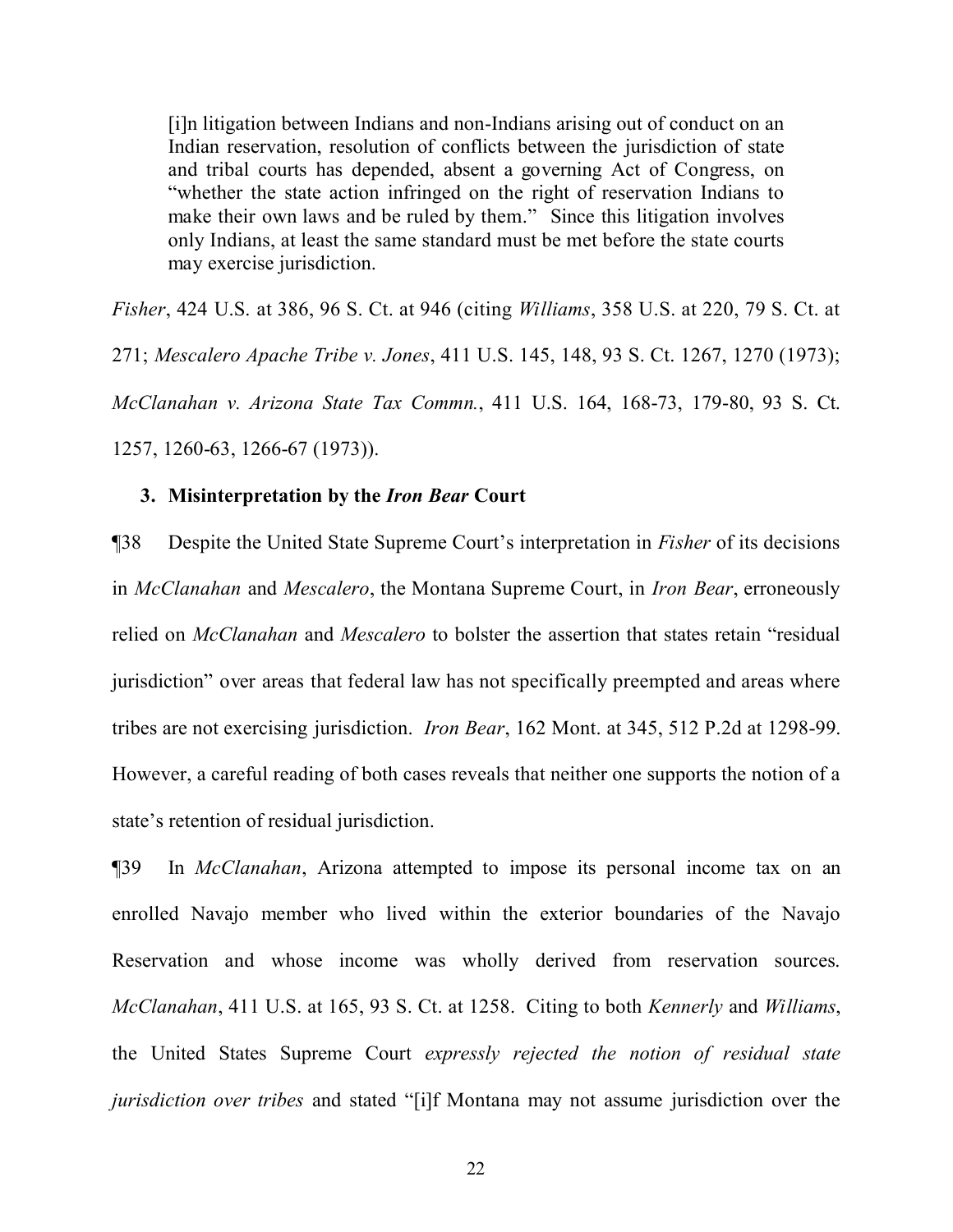Blackfeet by simple legislation [that does not fulfill the requirements of PL-280,] even when the Tribe itself agrees to be bound by state law [but does not consent pursuant to the procedures outlined in PL-280], it surely follows that Arizona may not assume such jurisdiction in the absence of tribal agreement." *McClanahan*, 411 U.S. at 180, 93 S. Ct. at 1266-67. Thus, the *McClanahan* Court held that Arizona's tax "interfered with matters which the relevant treaty and statutes leave to the exclusive province of the Federal Government and Indians themselves . . . [and] is therefore unlawful as applied to reservation Indians with income derived wholly from reservation sources." *McClanahan*, 411 U.S. at 165, 93 S. Ct. at 1258.

¶40 *Iron Bear's* reliance on *Mescalero* for the proposition that states retain "residual jurisdiction in areas where the federal law has not preempted state activity and the tribes have determined not to exercise jurisdiction" is likewise mistaken for two reasons. *Iron Bear*, 162 Mont. at 345, 512 P.2d at 1298. First, *Mescalero* is factually inapposite to *Iron Bear* because the issue presented to the United States Supreme Court in *Mescalero* was whether federal law permitted New Mexico to impose a tax on a ski resort owned and operated by the Mescalero Apache Tribe that was located on land *outside* the boundaries of the reservation. *Mescalero*, 411 U.S. at 146, 93 S. Ct. at 1269. Second, *Mescalero* reiterates that the test for application of state laws on reservations is "whether: (1) such application would interfere with reservation self-government, or (2) whether such application would impair a right [granted or reserved] by federal law." *Iron Bear*, 162 Mont. at 345, 512 P.2d at 1298; see *Mescalero*, 411 U.S. at 148, 93 S. Ct. at 1270. The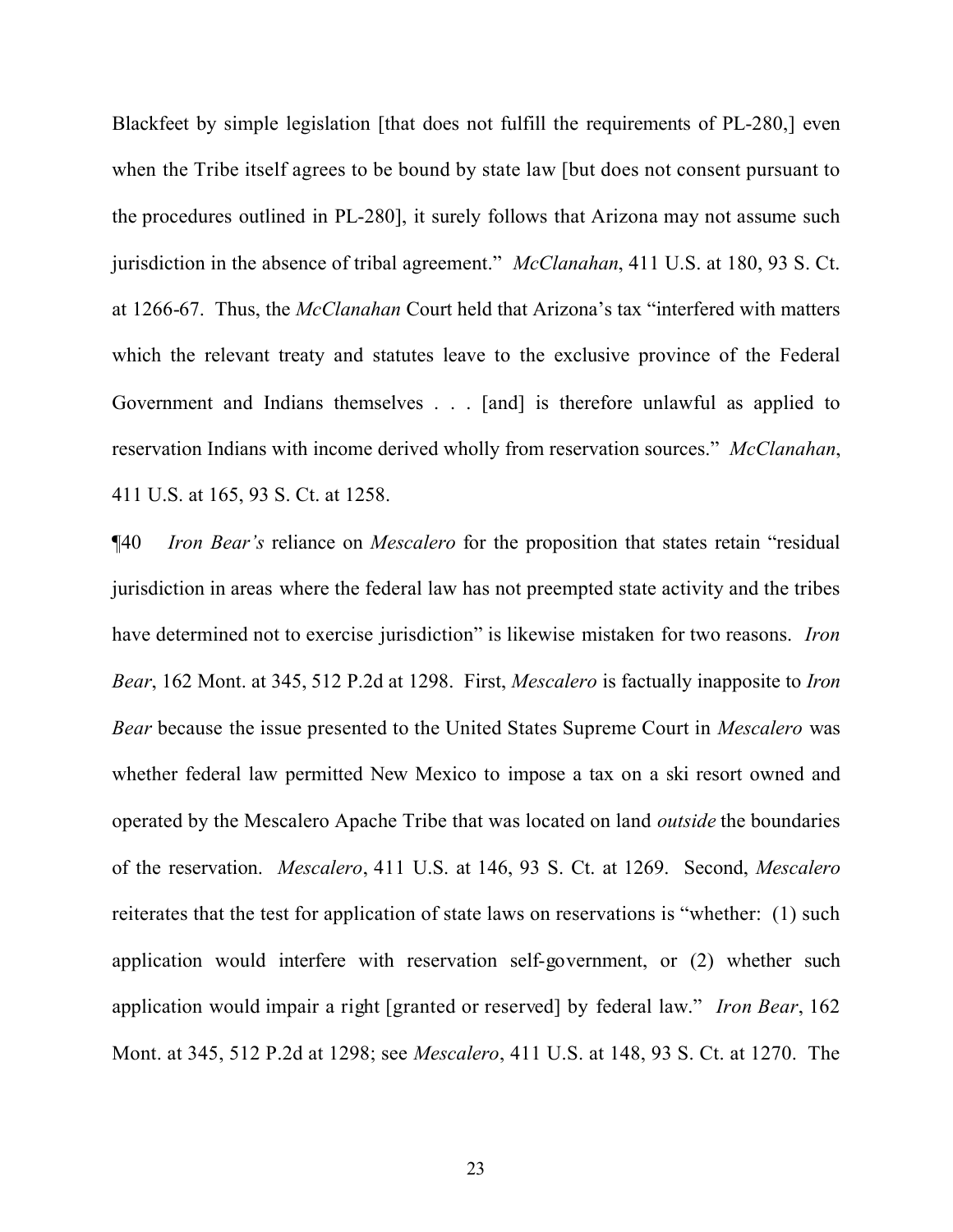case does not—as we inferred in *Iron Bear—*in any way support the notion of residual state jurisdiction.

¶41 The United States Supreme Court and this Court have recognized that the method for determining whether a state has subject matter jurisdiction continues to be the test articulated in *Williams* (*see supra* ¶ 35) which states that "[e]ssentially, absent governing Acts of Congress, the question has always been whether the state action infringed on the right of the reservation Indians to make their own laws and be ruled by them." *Williams*, 358 U.S. at 220, 79 S. Ct. at 271; *Fisher*, 424 U.S. at 386, 96 S. Ct. at 946; *Anderson v. Engelke*, 1998 MT 24, ¶¶ 20-21, 287 Mont. 283, 954 P.2d 1106. Further, the United State Supreme Court has expressly stated that "[t]he federal policy favoring tribal selfgovernment operates *even in areas where state control has not been affirmatively preempted by federal statute*." *LaPlante*, 480 U.S. at 14, 107 S. Ct. at 975 (emphasis added). ¶42 Correspondingly, both the United States Supreme Court and this Court have concluded that the *Williams* jurisdictional test for state regulatory actions is further measured by analyzing two "independent but related barriers," as set out in *Bracker*: whether the exercise of state jurisdiction or authority first may be preempted by federal law, or second, may infringe on tribal self-government. *Bracker*, 448 U.S. at 142-43, 100 S. Ct. at 2583; *Three Affiliated Tribes of the Fort Berthold Reservation v. Wold Engineering, P.C.*, 467 U.S. 138, 147, 104 S. Ct. 2267, 2273-74 (1984) ("Although this Court has departed from the rigid demarcation of state and tribal authority in *Worcester v. Georgia*, 6 Pet. 515 [(1832)], the assertion of state authority over tribal reservations remains subject to 'two independent but related barriers.' ") (hereinafter "*Three Affiliated*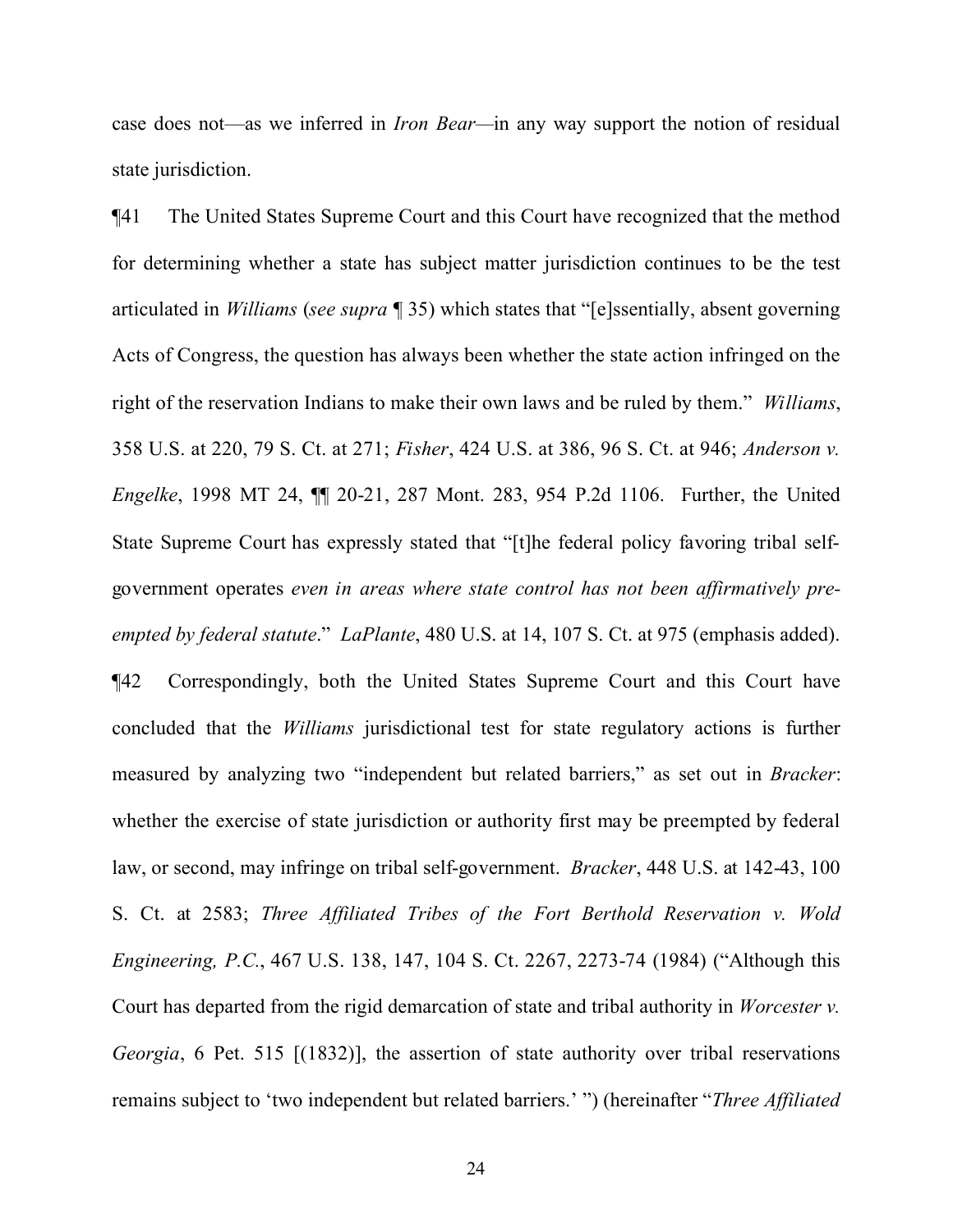*Tribes I*"); *see also Confederated Salish & Kootenai Tribes v. Clinch*, 2007 MT 63,

¶¶ 22-23, 336 Mont. 302, 158 P.3d 377; *Skillen*, ¶ 44. As the *Bracker* Court explained:

[t]he two barriers are independent because either, standing alone, can be a sufficient basis for holding state law inapplicable to activity undertaken on the reservation or by tribal members. They are related, however, in two important ways. The right of tribal self-government is ultimately dependent on and subject to the broad powers of Congress. Even so, traditional notions of Indian self-government are so deeply engrained in our jurisprudence that they have provided an important "backdrop," against which vague or ambiguous federal enactments must always be measured.

*Bracker*, 448 U.S. at 143, 100 S. Ct. at 2583 (internal citation omitted).

¶43 We acknowledge that the case before us is not a regulatory action, but instead an adjudicatory action by a state court. However, we conclude that the same two independent but related barriers articulated in *Bracker* apply in both regulatory and adjudicatory actions. First, as we noted recently in *Jud. Stds. Commn. v. Not Afraid*, 2010 MT 285, 358 Mont. 532, 245 P.3d 1116, "while state and tribal jurisdiction is complex, certain principles of tribal jurisdiction have been consistently recognized." *Not Afraid*,  $\parallel$  10. We then went on to list the various jurisdictional tests recognizing these foundational principles, including our continued acknowledgement that "the exercise of state jurisdiction over activities occurring entirely on Indian land is an infringement on inherent tribal authority and is contrary to principles of self-government and tribal sovereignty." *Id.*, ¶¶ 10-11 (quoting *Matter of Hanna*, 2010 MT 38, ¶ 17, 355 Mont. 236, 227 P.3d 596).Second, the United States Supreme Court has applied these same principles to both regulatory and adjudicatory cases. *Compare e.g. McClanahan*, 411 U.S. at 174-75, 93 S. Ct. at 1263-64; *Mescalero*, 411 U.S. at 148, 93 S. Ct. at 1270 *with*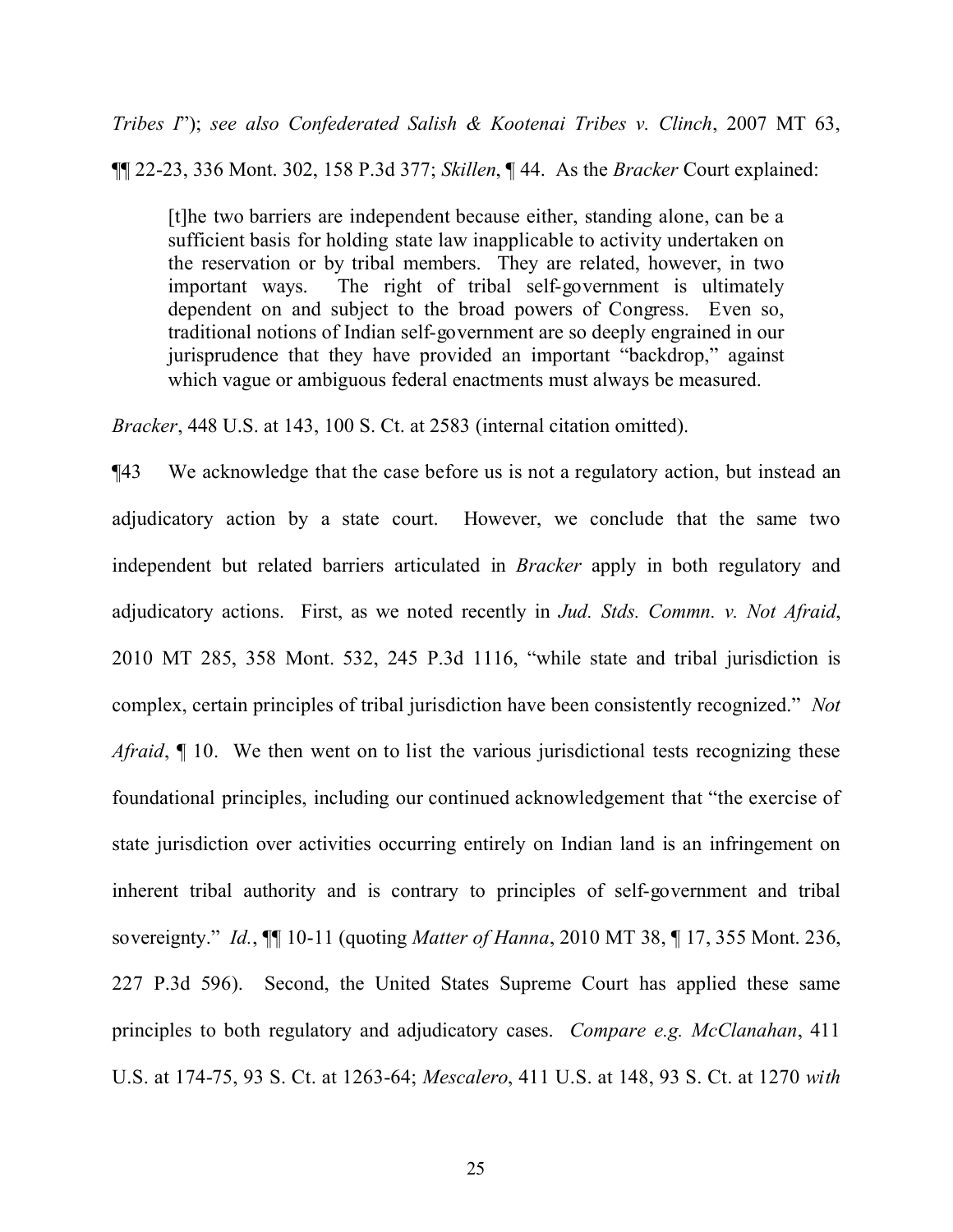*e.g. Fisher*, 424 U.S. at 387-88, 96 S. Ct. at 946-47; *Kennerly*, 400 U.S. at 426-28, 91 S. Ct. at 482-83; *Williams*, 358 U.S. at 220-23, 79 S. Ct. at 270-72.

¶44 While it is true that certain principles of tribal jurisdiction have been consistently recognized, it is also true that the jurisdictional tests we have articulated over the years have been inconsistent and, sometimes, conflicting. Notably, we previously attempted to align our case law with federal law, and specifically *Bracker*, in *First v. State, Dept. of Soc. & Rehab. Servs., ex rel. LaRoche*, 247 Mont. 465, 471, 808 P.2d 467, 470 (1991), where we said:

[t]he decision of the United States Supreme Court in *White Mountain Apache Tribe* [*v. Bracker*] followed our decision in *Iron Bear* by nearly seven years. In adjudicating jurisdictional matters involving Indian tribes and tribal members, the United States Supreme Court is the final authority. Therefore, the more recent test set forth in *White Mountain Apache Tribe* [*v. Bracker*] is the test to be applied, and for such reason, we are adopting this test.

However, in *First*, we did not expressly overrule *Iron Bear,* and, therefore, *Iron Bear* has continued to be cited until present day. It is time to reconcile our case law with this precedent from *First* and federal law.

¶45 We expressly overrule *Iron Bear* in its entirety for three reasons: (1) it incorrectly states the two independent but related barriers articulated in *Bracker* as part of a conjunctive test; (2) it erroneously adds a third prong ("whether the Tribal Court is currently exercising jurisdiction or has exercised jurisdiction in such a manner as to preempt state jurisdiction"); and (3) it is analytically flawed, as discussed above. Second, we expressly overrule *Skillen*, in part, for two reasons: (1) it explicitly promotes the use of the *Iron Bear* test; and (2) it draws an unnecessary distinction between jurisdictional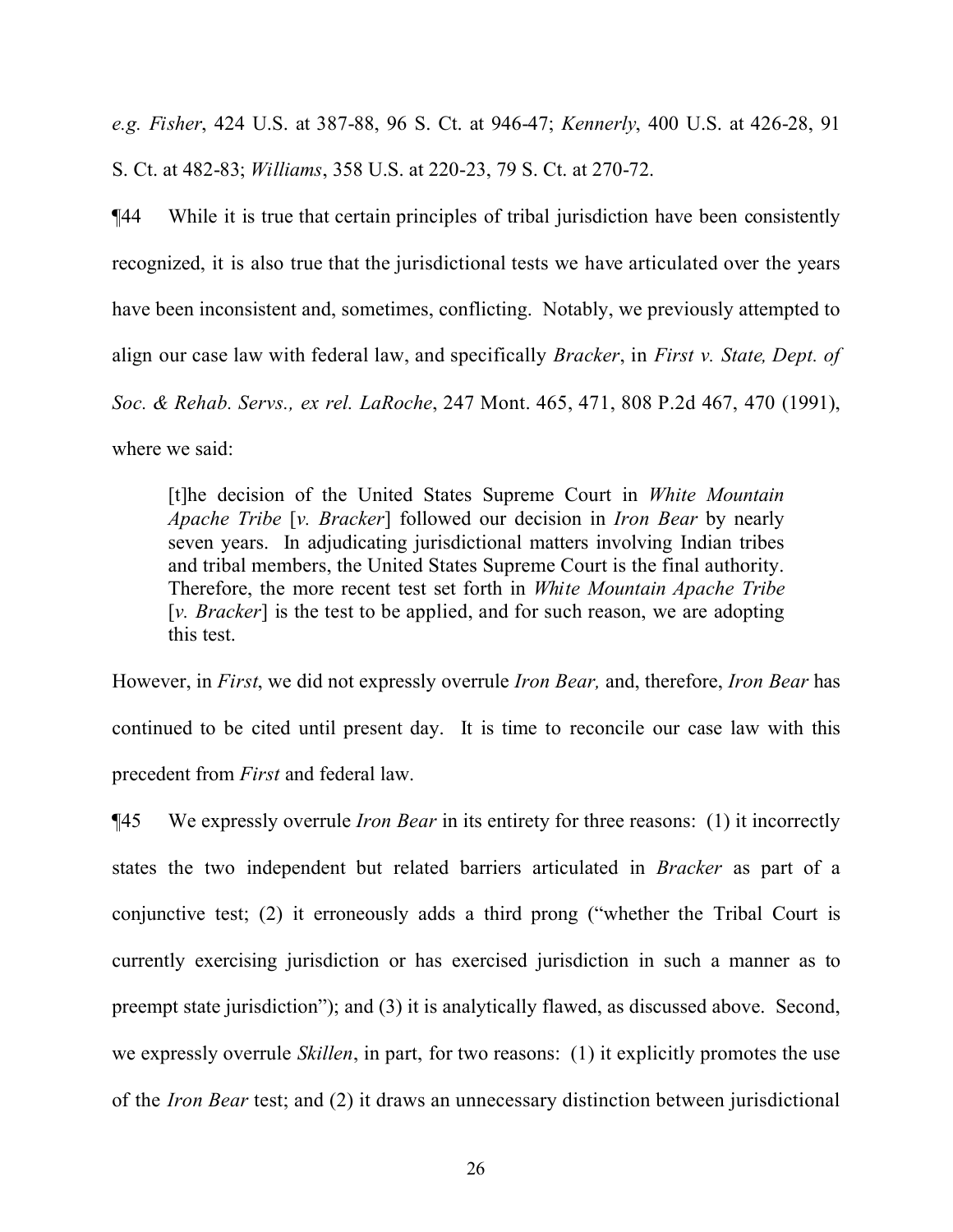tests for regulatory and adjudicatory cases (*see supra* ¶ 43). *Skillen*, ¶ 46 ("we hold here that *Iron Bear* and a principally sovereignty-based analysis applies in the adjudicatory context, while the *White Mountain Apache* [*Tribe v. Bracker*] preemption test shall be the starting point in a regulatory dispute.") and ¶ 47 ("Although the two tests and lines of analysis appear quite similar, they are substantially different."). Finally, in light of these conclusions, we overrule the following cases to the limited extent that they assert either that the three-pronged test in *Iron Bear* or the adjudicatory/regulatory distinction in *Skillen* is controlling law in Montana: *Morigeau v. Gorman*, 2010 MT 36, 355 Mont. 225, 225 P.3d 1260; *Clinch*; *General Constructors, Inc. v. Chewculator*, *Inc.*, 2001 MT 54, 304 Mont. 319, 21 P.3d 604; *Balyeat Law, P.C. v. Pettit*, 1998 MT 252, 291 Mont. 196, 967 P.2d 398; *Krause v. Newman*, 284 Mont. 399, 943 P.2d 1328 (1997); *Lambert v. Ryozik*, 268 Mont. 219, 886 P.2d 378 (1994); *Emerson v. Boyd*, 247 Mont. 241, 805 P.2d 587 (1991); *Geiger v. Pierce*, 233 Mont. 18, 758 P.2d 279 (1988); *Milbank Mut. Ins. Co. v. Eagleman*, 218 Mont. 58, 705 P.2d 1117 (1985); *In re Marriage of Limpy*, 195 Mont. 314, 636 P.2d 266 (1981); *Estate of Standing Bear*; *State ex rel. Stewart v. Dist. Court*, 187 Mont. 209, 609 P.2d 290 (1980); *Larrivee v. Morigeau*, 184 Mont. 187, 602 P.2d 563 (1979); *Bad Horse v. Bad Horse*, 163 Mont. 445, 517 P.2d 893 (1974); and *Security State Bank v. Pierre*, 162 Mont. 298, 511 P.2d 325 (1973).

¶46 We conclude today, as we did in *First,* 247 Mont. at 470-71, 808 P.2d at 469-70, that the independent but related barriers to assumption of state authority over tribal reservations and members articulated in *Bracker* apply to both regulatory and adjudicatory cases because they encompass the foundational principles of tribal

27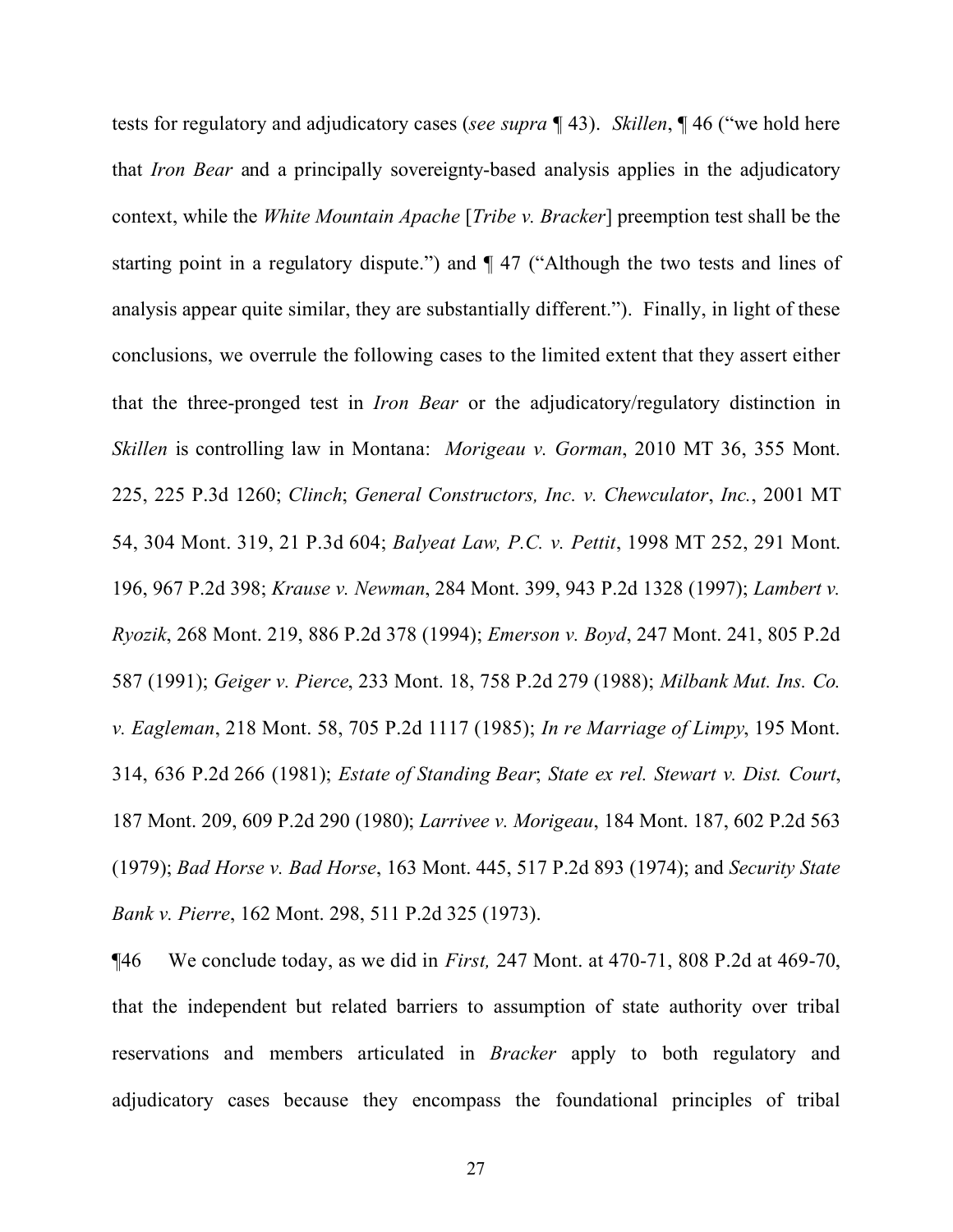jurisdiction that have been consistently recognized in federal and Montana jurisprudence. Restated, the proper analysis in both regulatory and adjudicatory actions involving tribal members or lands is to ask whether the exercise of jurisdiction by a state court or regulatory body is preempted by federal law or, if not, whether it infringes on tribal self government. Moreover, because the barriers are independent of one another, if either one is met a state may not assume civil jurisdiction or take regulatory action over Indian people or their territories within the boundaries of their reservations. Now that we have set out the appropriate analysis, we apply it to the facts of this case.

**4. The District Court erred in assuming jurisdiction over the probate of the Estate because Public Law 280 precludes the court from assuming subject matter jurisdiction where Montana and the Blackfeet Tribe have not taken the necessary steps for Montana to assume civil jurisdiction over the Blackfeet Indian Reservation.**

¶47 The current version of Public Law 280 (PL-280) is codified at 28 U.S.C. § 1360 and 25 U.S.C. §§ 1321-26. The statute originally delegated to six states criminal and civil jurisdiction throughout Indian Country within their borders. These states were considered "mandatory states." Other states, including Montana, were "optional states" that could unilaterally "assume jurisdiction at such time and in such manner as the people of the State shall, by affirmative legislative action, obligate and bind the State to assumption thereof." *In re Marriage of Wellman*, 258 Mont. 131, 136, 852 P.2d 559, 562 (1993) (quoting Pub. L. No. 280, § 7, 67 Stat. 588, 590 (1953)). Subsequently, in 1968, Congress amended PL-280 to require the consent of the enrolled tribal members on the reservation, expressed through a majority vote of adults at a special election, before a state could assume jurisdiction over criminal or civil actions arising on a reservation and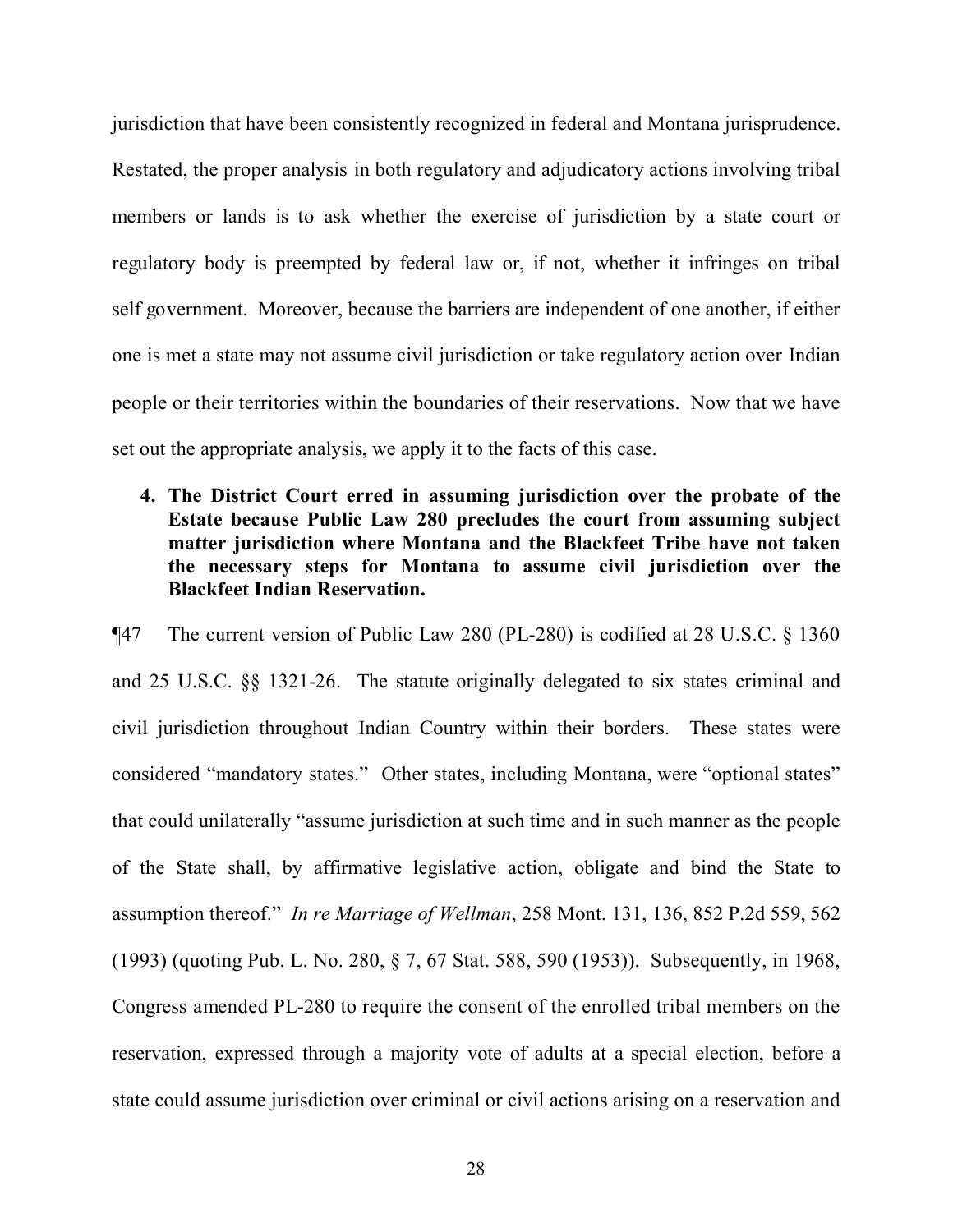involving a tribal member. *Wellman*, 258 Mont. at 136, 852 P.2d at 562 (citing 25 U.S.C. § 1336) (hereinafter "PL-280" refers to the current statute, as amended in 1968). Similar to the Enabling Acts of other optional states upon admittance to the United States, and consistent with Article I of the Montana Constitution and the Enabling Act, 50-180, § 4(2), 25 Stat. 676, 676 (1889) ("all lands owned by any Indian or Indian tribes shall remain under the absolute jurisdiction and control of the congress of the United States, continue in full force and effect until revoked by the consent of the United States and the people of Montana"), Montana codified the procedural requirements of PL-280 in Title 2, chapter 1, MCA. To date, the only tribes in Montana that have met the requirements set forth in PL-280 are the Confederated Salish and Kootenai Tribes of the Flathead Indian Reservation. *See* §§ 2-1-301 and -306, MCA.

¶48 As we have previously recognized, Montana has not assumed jurisdiction on the Blackfeet Reservation under PL-280, and the Blackfeet Tribe has not consented to state assumption of civil jurisdiction pursuant to the procedures outlined in PL-280 and §§ 2-1-302 to -304, MCA. *Wellman*, 258 Mont. at 137, 852 P.2d at 562-63; *Agri West v. Koyama Farms, Inc.*, 281 Mont. 167, 173, 933 P.2d 808, 811-12 (1997); *Wippert*, 260 Mont. at 101, 859 P.2d at 425; *see also Fisher*, 424 U.S. at 388-89, 96 S. Ct. at 947. Significantly, the Blackfeet Tribe has rejected concurrent jurisdiction over probate proceedings of its members within the Reservation boundaries. In fact, in 1974, the Blackfeet Tribe expressly deleted any mention of concurrent state jurisdiction from the *Blackfeet Tribal Law and Order Code of 1967* (hereinafter BTLOC). BTLOC Preface § 1 (1974). Absent mutual agreement for the assumption of civil jurisdiction under this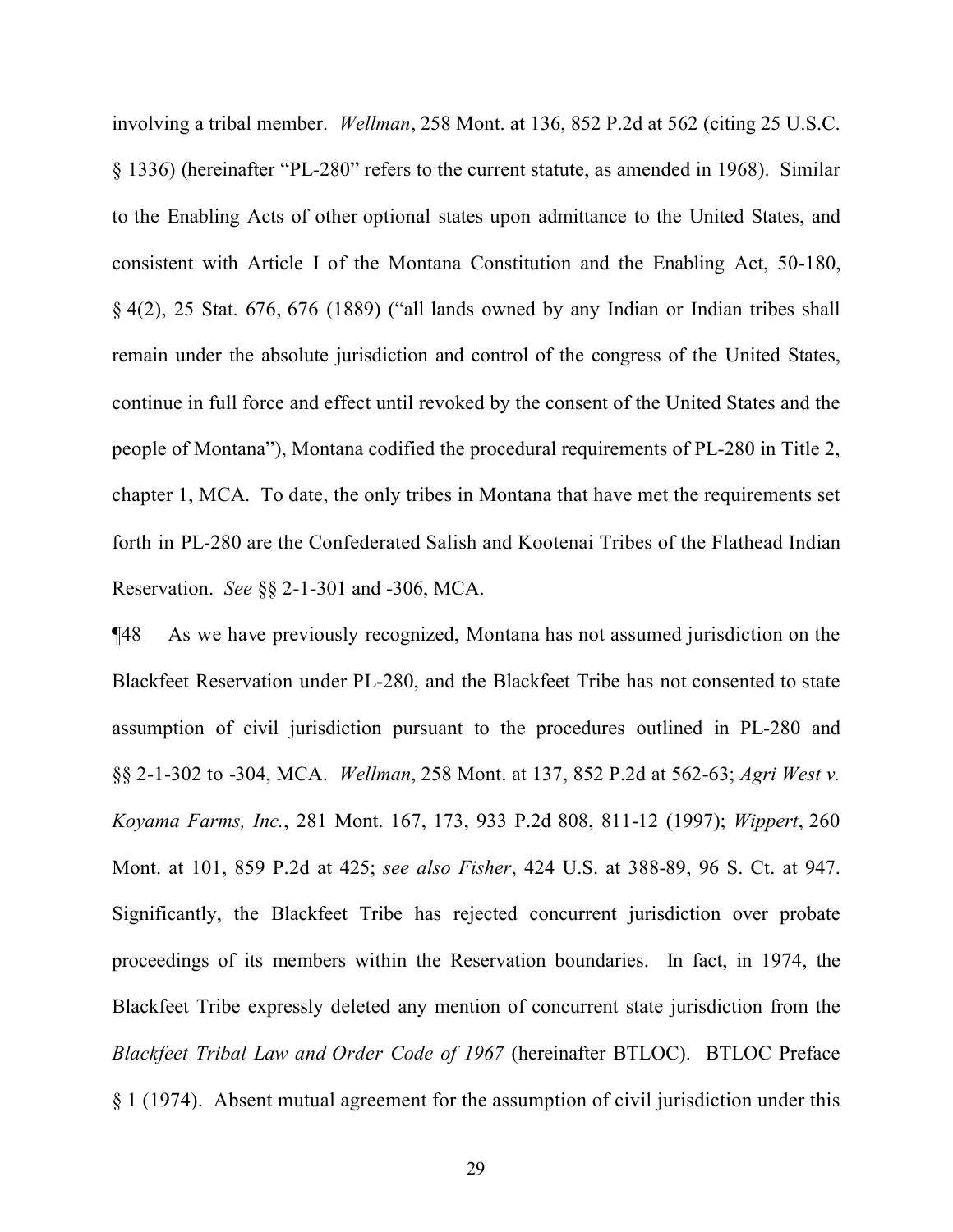specific procedure, civil jurisdiction over "activities of non-Indians as well as Indians on reservation lands presumptively lies in the tribal court" and it is up to any party bringing an action in state court to show that state jurisdiction is not "preempted by federal statute or treaty and does not unlawfully infringe on the right of reservation Indians to make their own laws and be ruled by those laws." *Wellman*, 258 Mont. at 137, 852 P.2d at 563 (citing *Fisher*, 424 U.S. at 382, 96 S. Ct. at 943; *Bracker*, 448 U.S. at 142, 100 S. Ct at 2583).

¶49 Julie and William assert that because Montana has not complied with the requirements of PL-280 with respect to the Blackfeet Reservation, the District Court's assumption of jurisdiction over the probate of Big Spring's estate is invalid. Angela urges that PL-280 is inapplicable in the present case and asserts that our rationale in *Iron Bear* is correct and the third prong of the *Iron Bear* test is controlling in this case. Doug does not address PL-280 in his brief.

¶50 To resolve the dispute at bar, we first consider the three critical factors discussed *supra* ¶¶ 30-32. In this case, consideration of these three factors—the status of the parties, the status of the land, and the nature of the case—place the probate of Big Spring's estate squarely on the Blackfeet Reservation and strongly tip the scales in favor of tribal sovereignty. First, all parties to the probate case are member Indians (Doug is a non-Indian, but he is an alleged creditor of the Estate, not a party to the underlying probate action). Second, Big Spring's entire estate is located in Indian Country, within the exterior boundaries of the Blackfeet Reservation. Finally, the nature of the case is a civil adjudicatory action of a private dispute. Absent express Congressional limitation,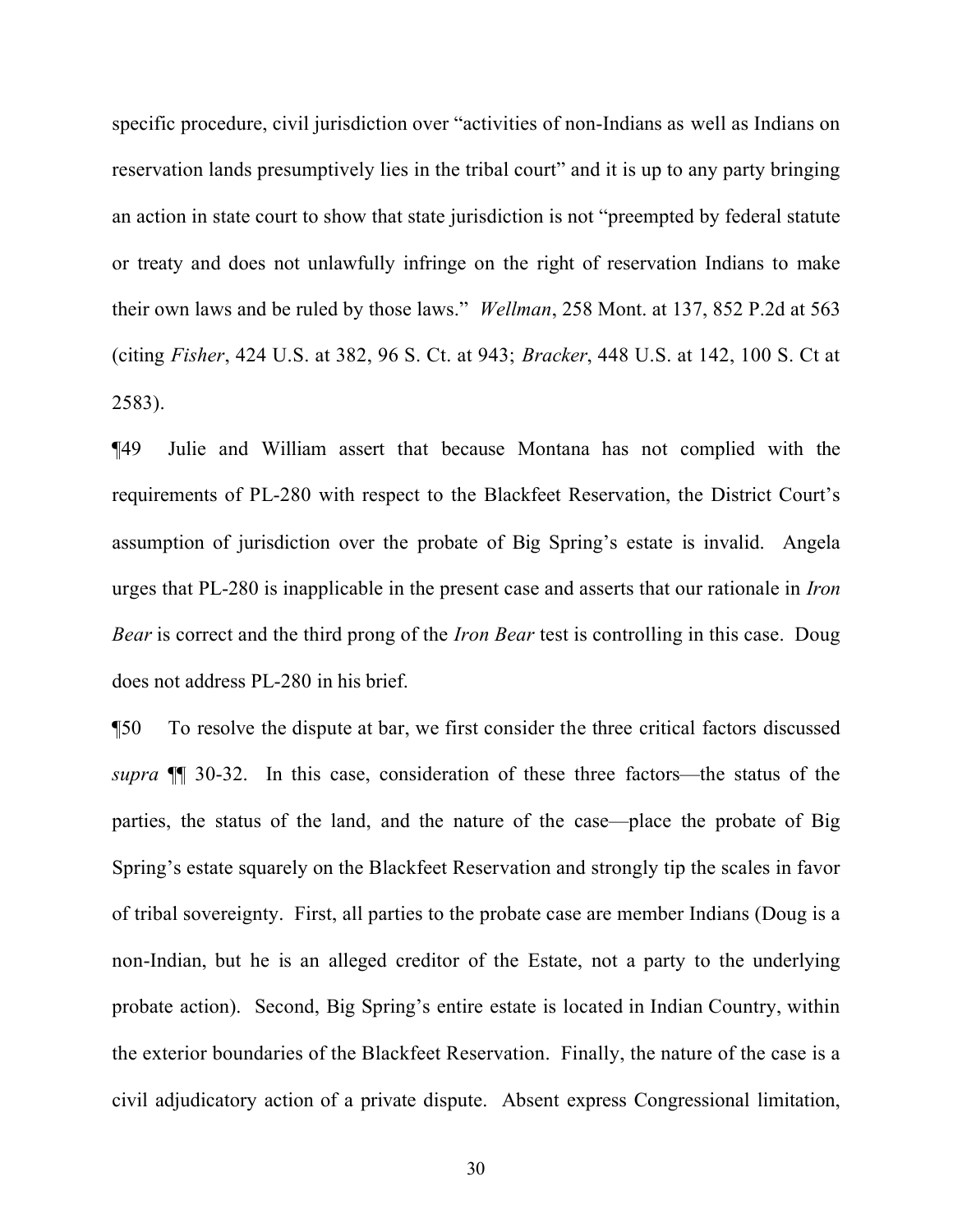we conclude that the Blackfeet Tribe maintains sovereign power, and therefore exclusive jurisdiction, over the probate of Big Spring's estate.

¶51 Next, we apply the comprehensive preemption inquiry discussed *supra,* ¶ 27. We agree with Julie and William that PL-280 sets federal statutory requirements with which both Montana and the Blackfeet Tribe must comply before Montana can assume civil jurisdiction over Blackfeet tribal members on the Blackfeet Reservation. We disagree with Angela's assertion because we conclude that *Iron Bear*'s characterization of PL-280, from which the third prong of its test is derived, is inaccurate for the reasons set forth above. Moreover, it bears noting that the two out-of-state cases relied on by the *Iron Bear* Court for the proposition that PL-280 left states with residual jurisdiction have been expressly overruled, *see Ghahate v. Bureau of Revenue*, 451 P.2d 1002 (N.M. Ct. App. 1969), *overruled by Fox v. Bureau of Revenue*, 531 P.2d 1234, 1236 (N.M. Ct. App. 1975), *Vermillion v. Spotted Elk*, 85 N.W.2d 432 (N.D. 1957), *overruled by Goureau v. Smith*, 207 N.W.2d 256, 258 (N.D. 1973), and discredited by the United States Supreme Court in *Three Affiliated Tribes II*, 476 U.S. at 877, 106 S. Ct. at 2305.

¶52 Finally, we note that the BTLOC clearly contemplates that the Blackfeet Tribal Court has exclusive jurisdiction over the probate of its members' estates. Chapter three of the BTLOC, titled "Domestic Relations," outlines how the Blackfeet Tribe shall probate Indian-owned fee land and non-trust personal property upon the death of one of its members. BTLOC ch. 3 § 4. In addition, the BTLOC states "[t]he Tribal Court may, in its discretion, turn over the question of determining heirs and distributing a decedent's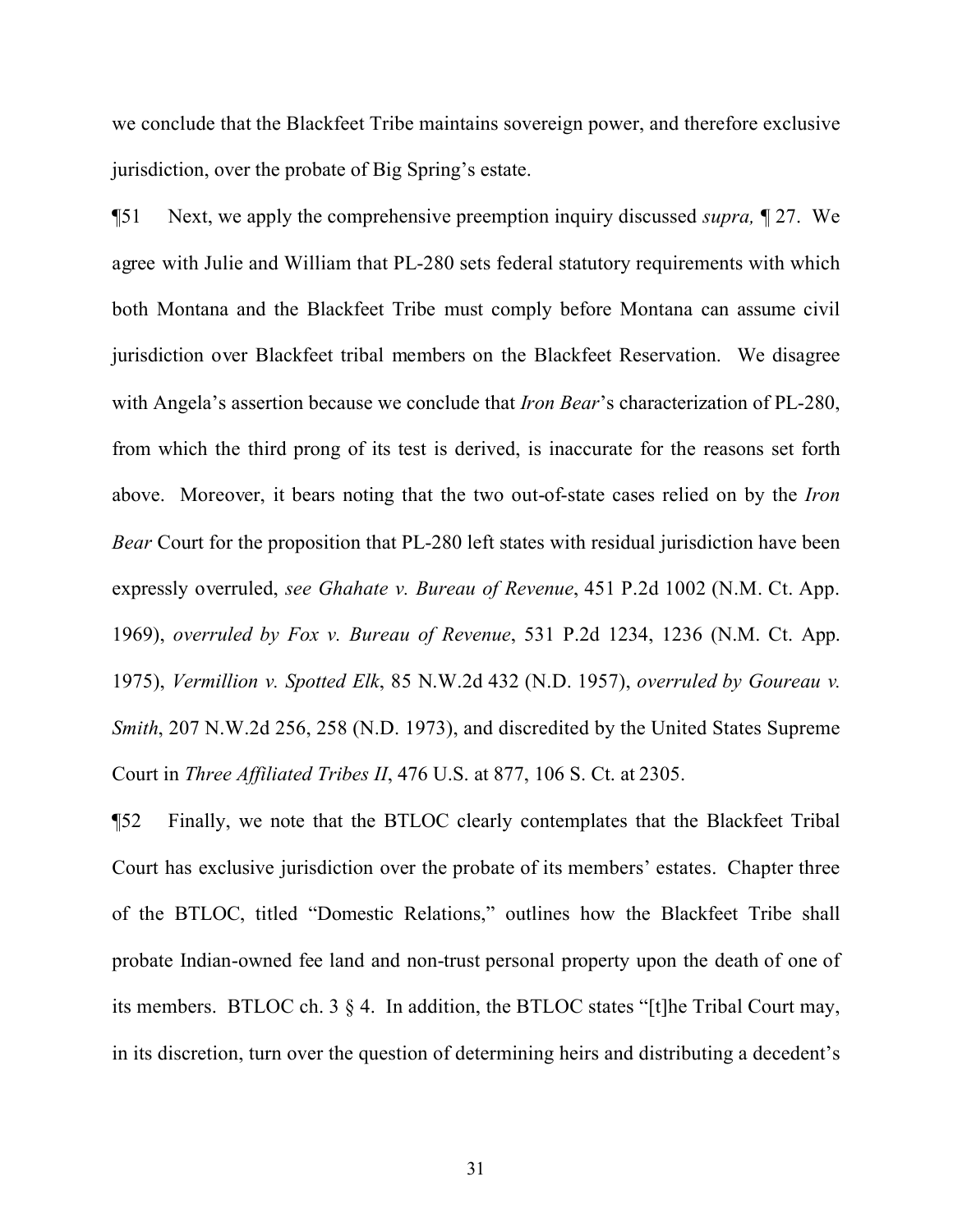property to a state court." *Id.* Here, the Blackfeet Tribal Court has made no such decision.

¶53 For these reasons, we conclude the first barrier to the assumption of state jurisdiction over member Indians on their own reservation articulated in *Bracker* is met here. The plain language of PL-280 precludes, and therefore also preempts, the District Court's assumption of subject matter jurisdiction over the probate of Big Spring's estate because Montana has not assumed, and the Blackfeet Tribe has not consented to, state assumption of jurisdiction over civil probate matters of Blackfeet Tribal members' estates located on the Blackfeet Reservation. As the United States Supreme Court aptly stated in *Fisher*, assumption of state court jurisdiction would "subject a dispute arising on the reservation among reservation Indians to a forum other than the one they have established for themselves." *Fisher*, 424 U.S. at 387-88, 96 S. Ct. at 947. Since the barriers set forth in *Bracker* are independent, it is unnecessary to analyze this case under the second barrier (whether assumption of state jurisdiction interferes with tribal self-government) and we decline to do so.

¶54 The District Court relied on *Estate of Standing Bear* for the proposition that "an Indian may have his estate probated by the District Court despite being domiciled at the time of death within the exterior boundaries of the Blackfeet Reservation." The District Court, however, misapprehends the holding of *Estate of Standing Bear* and the factual distinctions between it and the case at bar. Crucially, while Standing Bear was an Indian who resided on the Rocky Boy's Reservation at the time of his death, he was not an enrolled member of the Chippewa-Cree Tribe of Montana; Standing Bear was an enrolled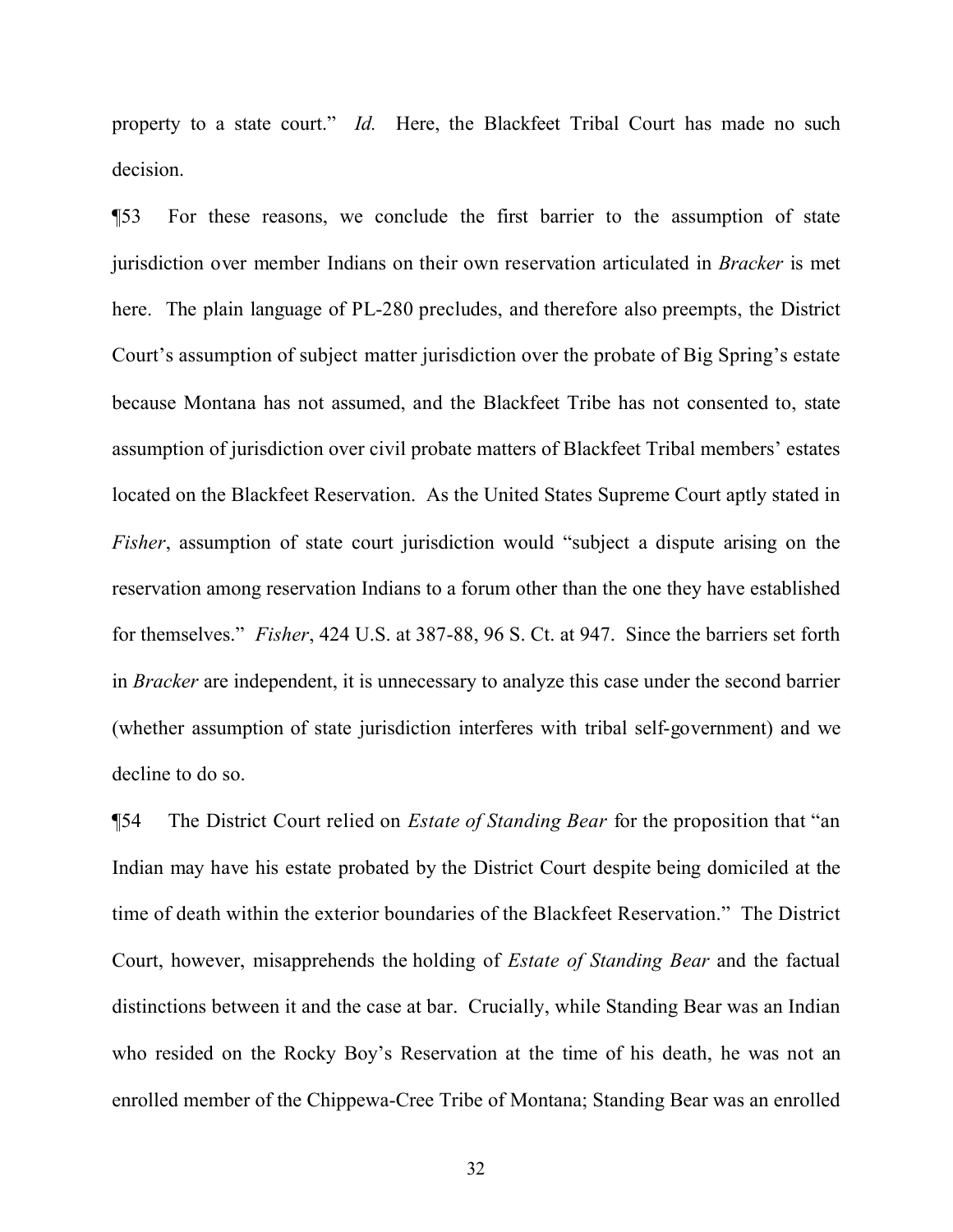member of the Wind River Arapaho Indian Tribe of Wyoming. *Estate of Standing Bear*, 193 Mont. at 175, 631 P.2d at 286. As we have previously held, the term "Indian" is not interchangeable with "tribal member," and "the relevant distinction in a determination of inherent tribal civil jurisdiction, with respect to the status of individuals, is between tribal member and nonmember." *Zempel*, ¶ 27 (citing *Hicks*, 533 U.S. at 377, n. 2, 121 S. Ct. at 2319, n. 2). Therefore, Indians residing on an Indian reservation of a tribe other than their own are considered nonmembers for purposes of civil jurisdiction. *Zempel*, ¶ 27*.* Unlike Big Spring, an enrolled member of the Blackfeet Tribe whose estate property was located within the exterior boundaries of the Blackfeet Reservation at the time of his death, Standing Bear was not an enrolled member of the Chippewa-Cree of Montana (whose reservation is the Rocky Boy's Reservation), rendering our decision in *Estate of Standing Bear inapposite and the District Court's reliance on it in error.* 

¶55 Moreover, despite acknowledging that the land at issue in *Plains Commerce* was fee land held by a non-Indian, the District Court relied on *Plains Commerce* to conclude that, as a general principle, fee property—member Indian-owned, nonmember Indian-owned, and non-Indian-owned—is alienable and not subject to tribal jurisdiction. This conclusion diminishes the significance of the factual distinctions between *Plains Commerce* and the case at bar, and misapprehends the legal analysis of *Plains Commerce*.

¶56 The approximately 1,500 acres outside of East Glacier in dispute here is member Indian-owned fee land located entirely within the exterior boundaries of the Blackfeet Reservation. It is not the type of fee land that was at issue in *Plains Commerce*. *Plains* 

33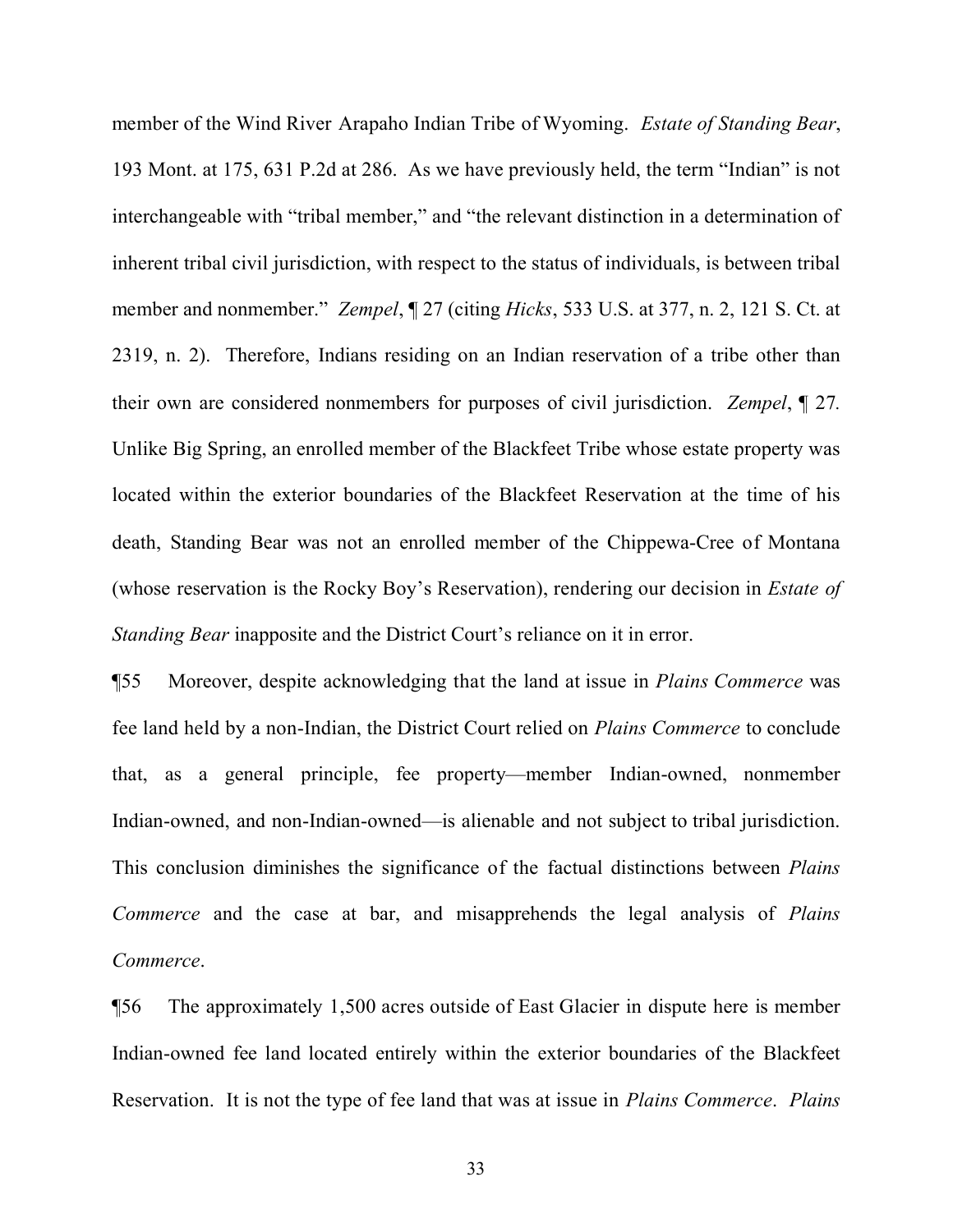*Commerce* involved non-Indian fee land sold first from Kenneth Long, a non-Indian and founder of Respondent Long Company, to the Petitioner Bank, also a non-Indian, and finally to other non-Indians. *Plains Commerce*, 554 U.S. at 320-23, 128 S. Ct. at 2714-16. Here, the probate of Big Spring's estate involves only member Indian-owned fee land.

¶57 The District Court's citation to *Plains Commerce* ("Our cases have made clear that once tribal land is converted into fee simple, the tribe loses plenary jurisdiction over it." *Plains Commerce*, 554 U.S. at 328, 128 S. Ct. at 2719), does not capture the entire analysis of the *Plains Commerce* Court and misconstrues the United State Supreme Court's meaning with respect to the conversion of tribal land to fee simple land. As the *Plains Commerce* Court explains:

[a]ny direct harm to its political integrity that the tribe sustains as a result of fee land sale is sustained at the point the land passes from Indian to non-Indian hands. It is at this point the tribe and its members lose the ability to use the land for their purposes. Once the land has been sold in fee simple to non-Indians and passed beyond the tribe's immediate control, the mere resale of that land works no additional intrusion on tribal relations or self-government. Resale, by itself, causes no additional damage.

*Plains Commerce*, 554 U.S. at 336, 128 S. Ct. at 2723-24. Big Spring's member Indian-owned fee land is still in "Indian hands" and, therefore, has not passed beyond the tribe's control. *Plains Commerce* is inapposite.

# **CONCLUSION**

¶58 In conclusion, we hold that the Blackfeet Tribal Court has exclusive jurisdiction over the probate of Big Spring's estate because at the time of his death Big Spring was an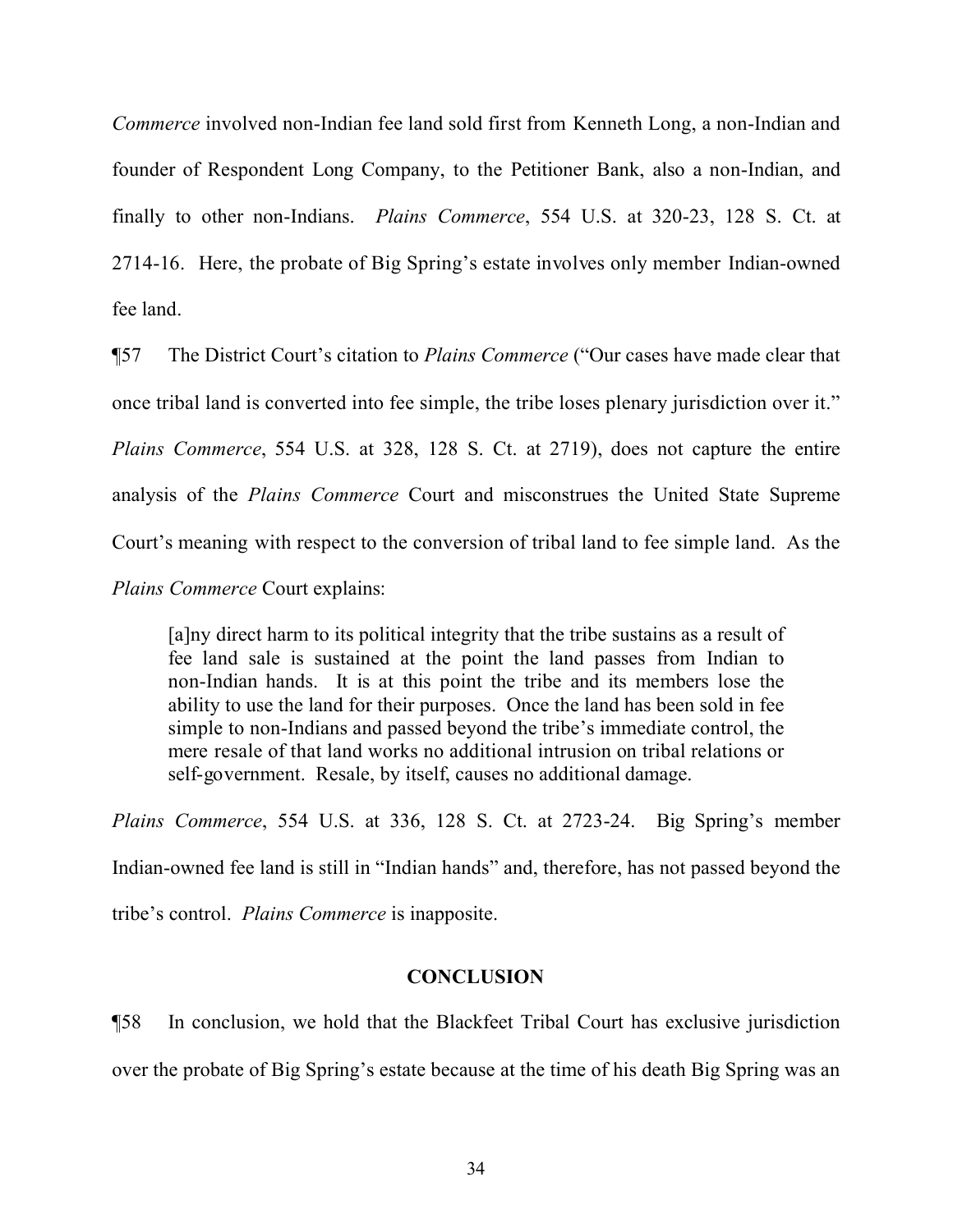enrolled member of the Blackfeet Tribe and all of his estate property was located within the exterior boundaries of the Blackfeet Reservation. Assumption of subject matter jurisdiction by the District Court was impermissible because Montana and the Blackfeet Tribe have not taken the necessary steps for Montana to assume civil jurisdiction over the Blackfeet Reservation.

¶59 In light of the foregoing, it will be incumbent on district courts operating in the vicinity of Indian Country to ascertain early in probate proceedings whether the case involves the probate of the estate of an enrolled tribal member whose estate property is located within the exterior boundaries of his or her own reservation at the time of his or her death. Where an action involves a member Indian and Indian Country, the court has an "independent obligation" to determine whether jurisdiction exists, even in the absence of a challenge from a party. *See Plains Commerce,* 554 U.S. at 324, 128 S. Ct. at 2716; *Stanley v. Lemire,* 2006 MT 304, ¶ 32, 334 Mont. 489, 148 P.3d 643 (citing *Arbaugh v. Y & H Corp.,* 546 U.S. 500, 514, 126 S. Ct. 1235, 1244 (2006)); *Not Afraid,* ¶ 29 (Nelson, J., dissenting).

¶60 If assumption of jurisdiction of such a case is either preempted by federal law or would infringe on tribal self-government, the case must be dismissed for lack of subject matter jurisdiction. Because it had no jurisdiction, all proceedings conducted by the District Court with reference to Big Spring's estate are void.

¶61 Reversed with instruction to dismiss for lack of subject matter jurisdiction.

# /S/ PATRICIA COTTER